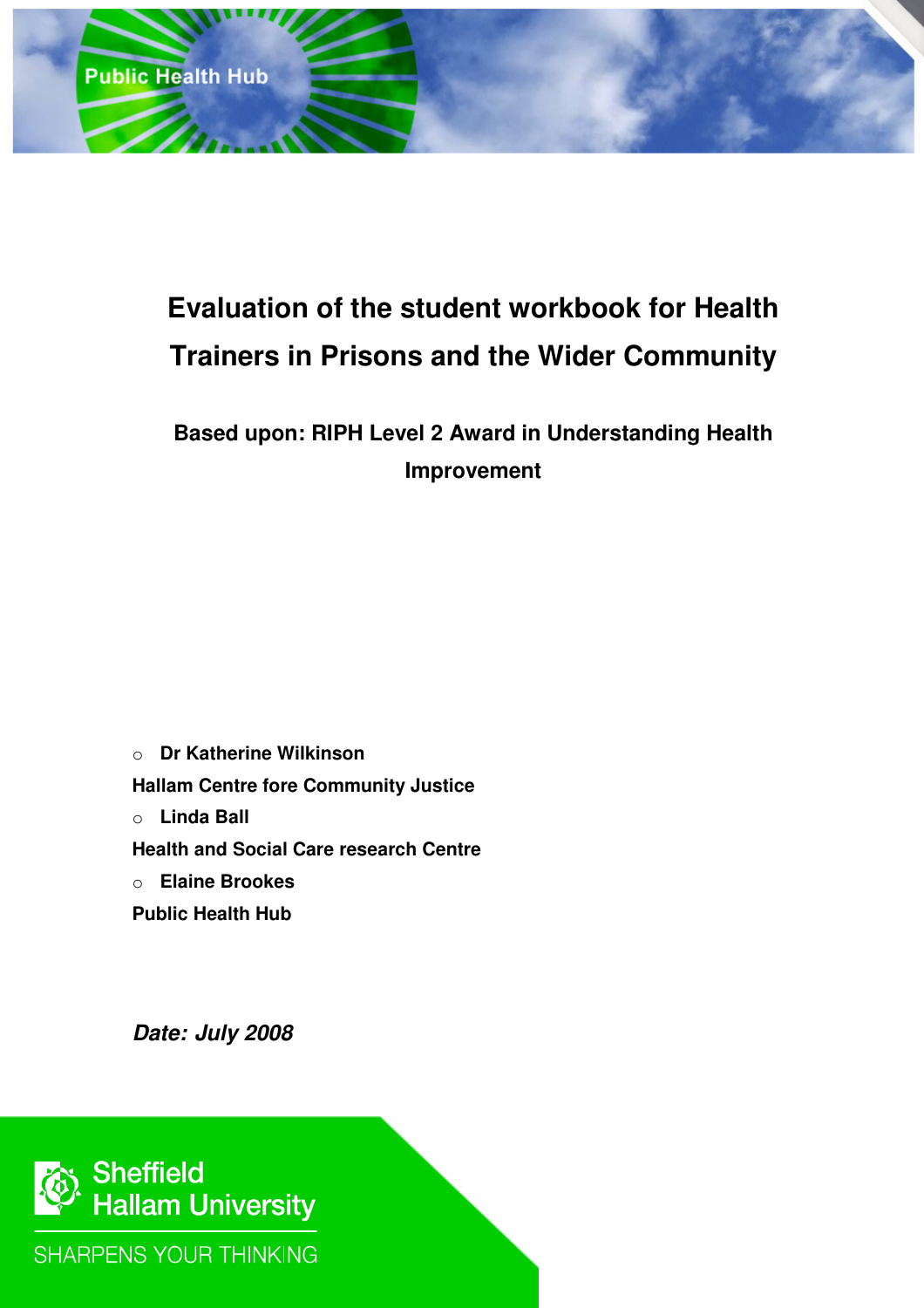### **Contents**

| <b>SECTION 1: Introducing the Health Trainers in Prisons Initiative</b> | Page 3  |
|-------------------------------------------------------------------------|---------|
| <b>SECTION 2: Scope of the Evaluation</b>                               | Page 4  |
| 2.1 Scope of the Evaluation                                             |         |
| 2.2. Interview Sample Profile                                           |         |
| <b>SECTION 3: Results</b>                                               | Page 7  |
| 3.1 The Approach, Content and Layout of the Student Work Book           |         |
| 3.1.1 Concept of the Work Book Approach                                 |         |
| 3.1.2 The Content of the Work Book                                      |         |
| 3.2 RIPH Level 2 Tutor Support                                          |         |
| 3.2.1 Undertaking the RIPH Level 2 Training                             |         |
| 3.2.2 Delivering the RIPH Level 2 Course in Prison                      |         |
| 3.3 Understanding the Health Trainer Initiative in Prison:              |         |
| <b>The Broader Picture</b>                                              |         |
| 3.3.1 The Practical Challenge                                           |         |
| 3.3.2 Prison Service: A Unique Context                                  |         |
| 3.3.3 Wider Implications                                                |         |
| <b>SECTON 4: Recommendations &amp; Conclusions</b>                      | Page 26 |
| <b>APPENDIX 1: Workbook Summary</b>                                     | Page 30 |
| <b>APPENDIX 2: Interview Schedule</b>                                   | Page 31 |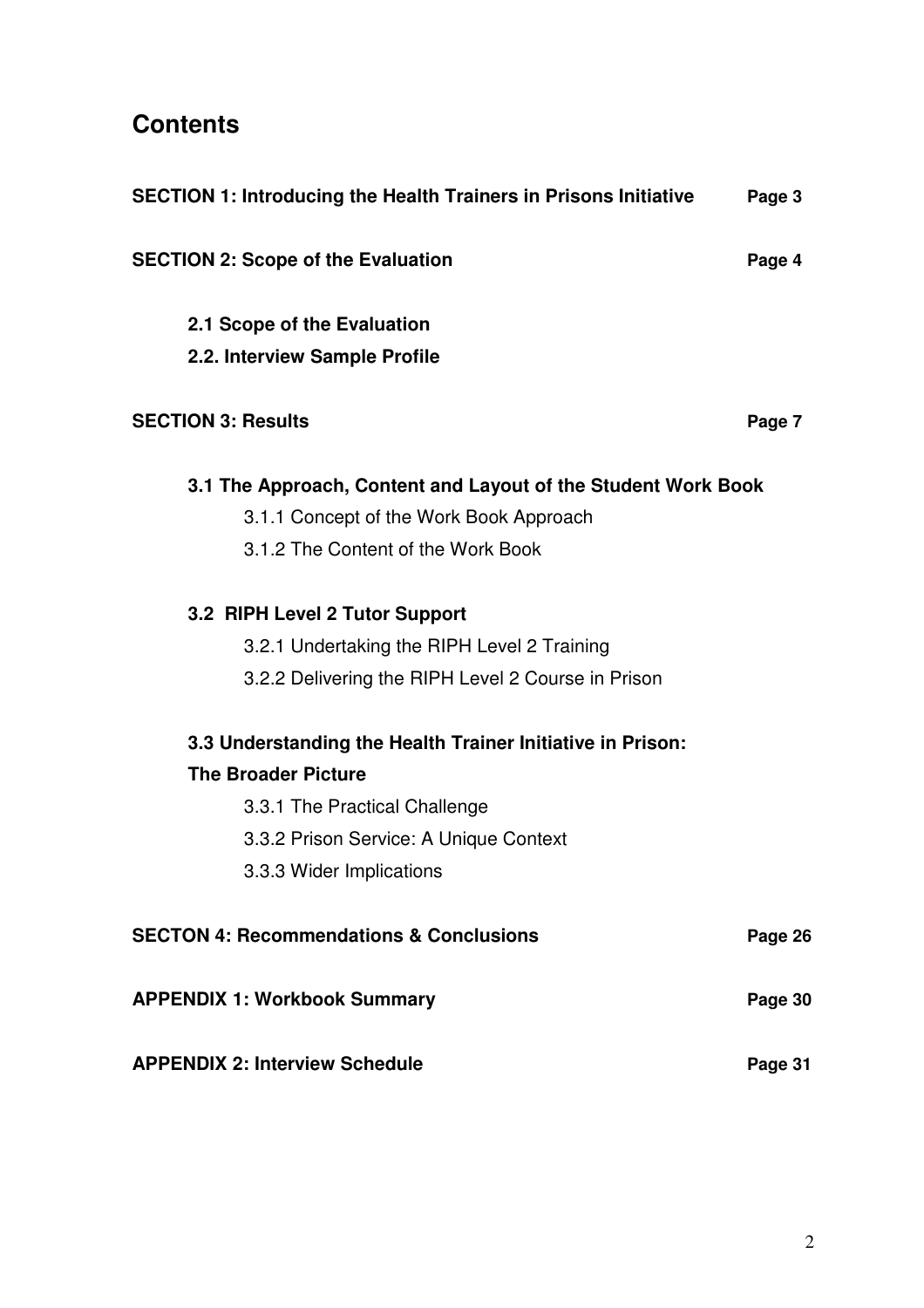#### **SECTION 1: Introducing the Health Trainers in Prisons Initiative**

Health trainers (HT's) form part of a public policy initiative designed to tackle health inequalities. HT's were first proposed in the White Paper 'Choosing Health' (DH, 2004) and initially some 1200 NHS accredited HT's were placed in post, providing support in areas with the worst health and deprivation indicators in key Primary Care Trusts (Spearhead trusts, DH 2004). Exemplar job descriptions and standardised HT competencies were also developed, alongside two national HT accreditation schemes, the Royal Institute for Public Health (RIPH) (Level 2) and the City & Guilds (Level 3) qualification.

Today there are a wide range of successful HT models within the spearhead sites and (in advance of their national evaluation) the government have committed funding for rolling out the HT scheme across all PCT's in UK.

Alongside these developments, there has been considerable enthusiasm for HT's amongst not only the Prison Service, Local Authorities and the Armed Forces, but also a wide variety of settings such as the Royal Mail, the National Pharmacies Association, the Football Foundation, Asda and Marks & Spencer. There are currently in the region of 80 HT's working within the UK Prison Service, whilst the Army have trained approximately 450 HT's (as of December 2007).

The North West and East Midlands HT Hubs have developed the HT initiative further within the Prison and National Probation Services by the production of an educational HT workbook (summarised in Appendix 1) to support prisoners in their attainment of the RIPH (Level 2) award. A research team from Sheffield Hallam University were commissioned to conduct a brief consultation exercise to ensure that a sample of prison staff, (who would be implementing the RIPH Level 2 workbook in practice), and prisoners (who had previously completed the RIPH level 2 training) were given the opportunity to contribute effectively to the design and content of the workbook.

This is the final report of that exercise, which contains a set of recommendations based on the findings of the interviews.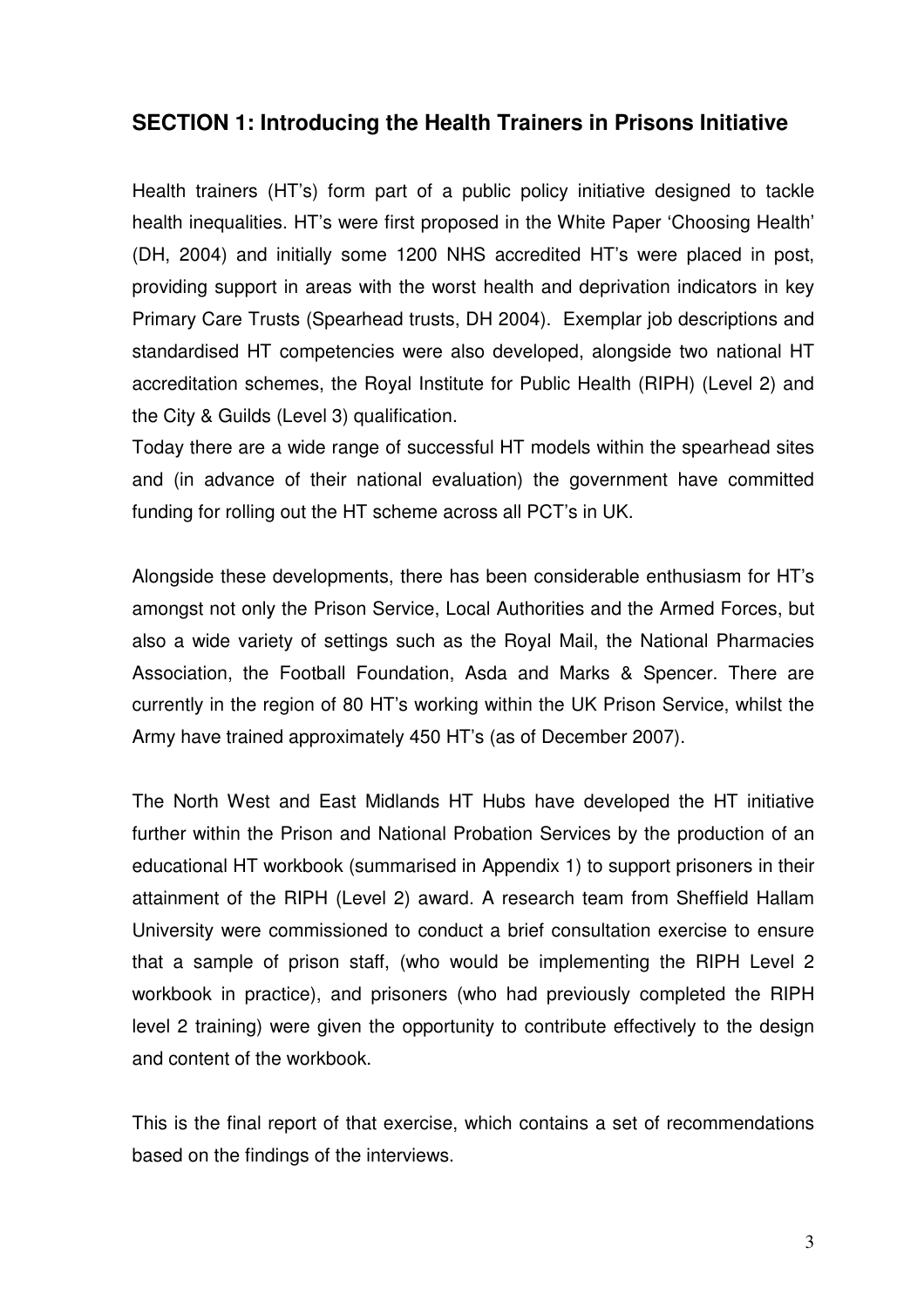#### **SECTION 2: Scope of the Evaluation**

This project used a qualitative one-to-one semi-structured interview methodology, which focused upon two specific research aims:

- To provide an opportunity of prison staff and prisoners to actively contribute to the shape, design and content of the educational workbook.
- To add authenticity to the workbook by ensuring that specific prison regimebased adaptations to the delivery of the workbook content are incorporated into the health trainer programme.

These aims were accomplished through in-depth interviews with four trainers and four prisoners, located in HMP Manchester, HMP Stocken, HMP Preston and HMP Buckley Hall, all of whom had seen earlier drafts of the original workbook.

#### **Interview Sample**

In-depth interviews were conducted with four individuals working within the area of health in the prison sector, selected by the North West and East Midlands Health Trainers Steering Group based on their knowledge of the HT programme. Although not all the interviewees are currently employed by the Prison service, all had recent experience of working in the prison sector. Four male prisoners (three of whom had successfully completed the RIPH level two in 2008, and the fourth who was in the process of accessing the RIPH training) were also interviewed.

Interviewee health education /background details are as follows:

- A prison-based Counselling, Advice Referral, Assessment and Throughcare Team (CARAT) Worker, prison based whose approach to health originates from the healthy aspects related to drug use.
- A Health Improvement Officer based in a PCT, who was originally a special educational needs teacher who worked for the National Health Service before becoming involved in healthy schools and moving on to healthy prisons programmes.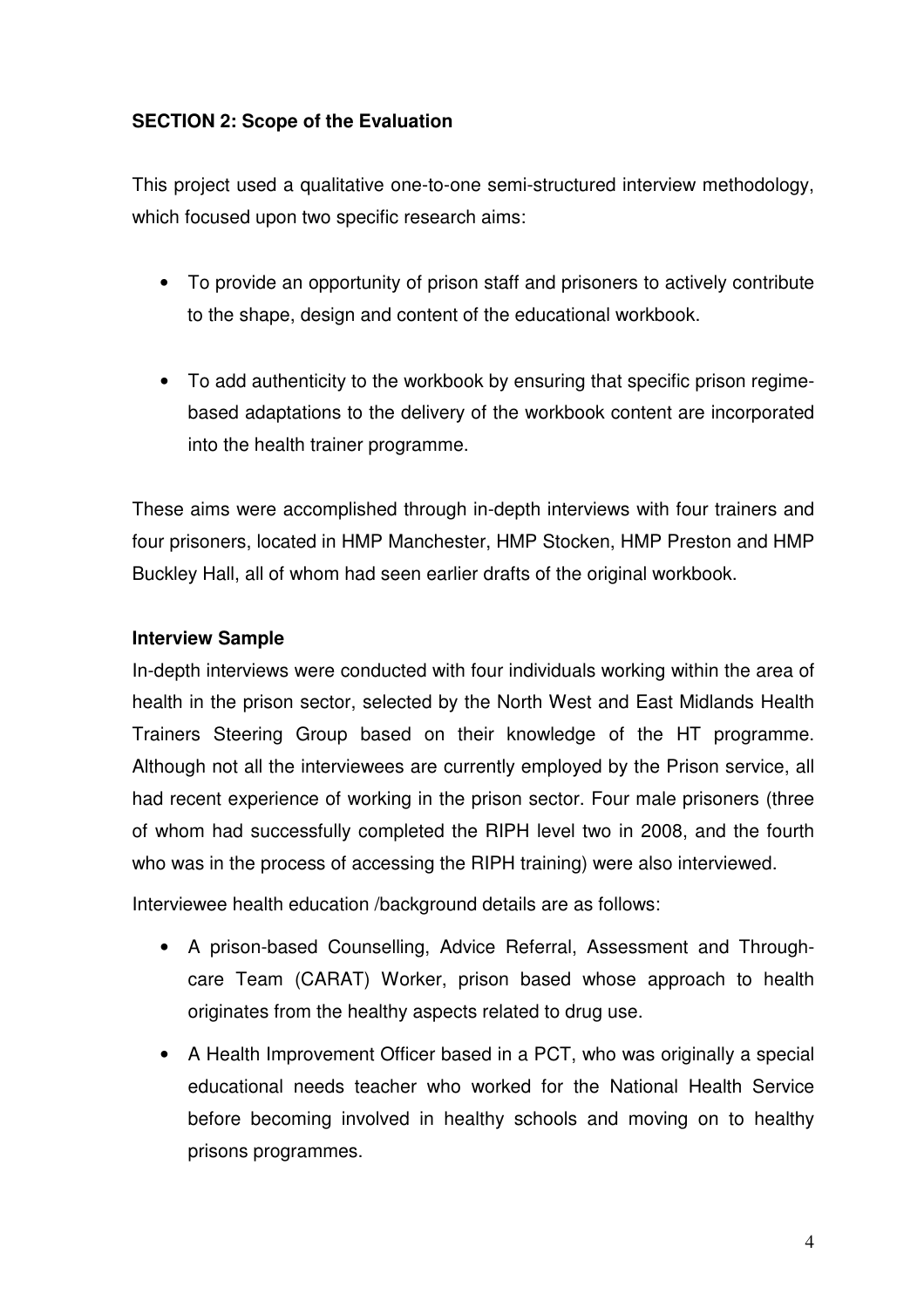- A prison-based Health Care Practice Manager who manages a number of prisoner health advisors.
- A Healthy Prison Co-ordinator who has a health background grounded in sexual health awareness.
- Four prisoners who provide health services awareness-raising at prisoner induction and operate out of the Health Care suite, conducting peer sessions on smoking cessation, testicular cancer and coping with stress.

All four staff members had different experiences of the RIPH level two 'training the trainers' courses and some had already provided the RIPH level two to students in prisons:

- One interviewee had successfully completed the level two RIPH course in November 2007 and undergone a prison-specific 'training the trainer's' course at a local university over two days in January 2008. They had also delivered the RIPH level two to a group of eight students over a four day period in prison. The student group was split with half being prisoners and half prison staff.
- Another interviewee had successfully completed the generic training the trainer's course in one day. They had also delivered an RIPH level two training course to 7 prisoners in the prison
- Another had completed the level two RIPH at the prison along with eight prisoners over two days. The course was facilitated by the prison's local education provider
- The final interviewee had completed the RIPH Level 2 in November 2007 and has a facilitator certificate to deliver the course in prison. They are currently planning to deliver their first RIPH level two training as soon as the workbook is launched officially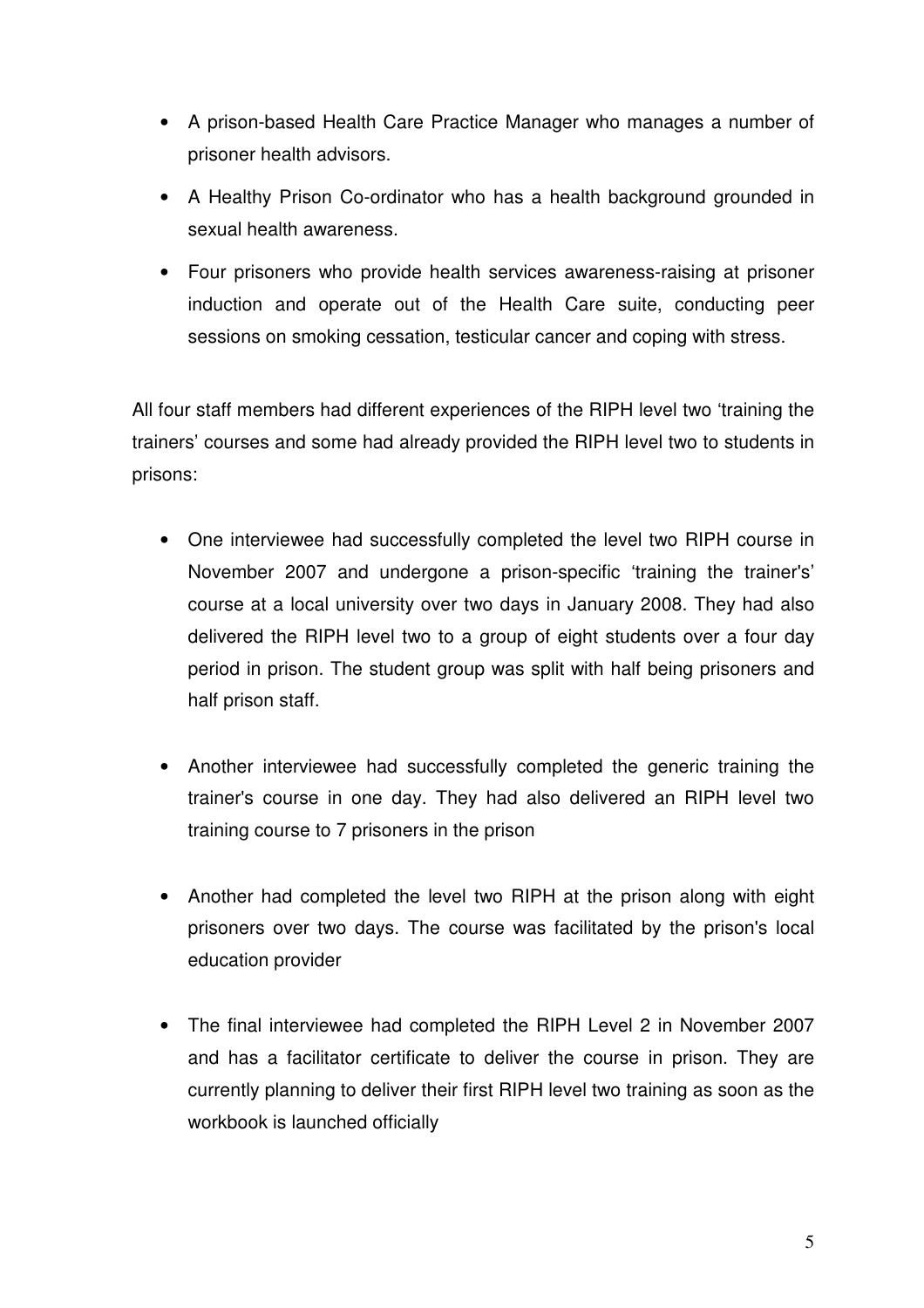#### **Data Analysis**

The interview schedule is shown in appendix two. All interviews were digitally recorded with participant consent. Recordings were transcribed and rendered anonymous and the resultant qualitative data was organised into codes, categories and themes using content/framework analysis. Theme identification was validated further by re-reading and assessing commonalities of fields (Patton 1990, Valente 2002).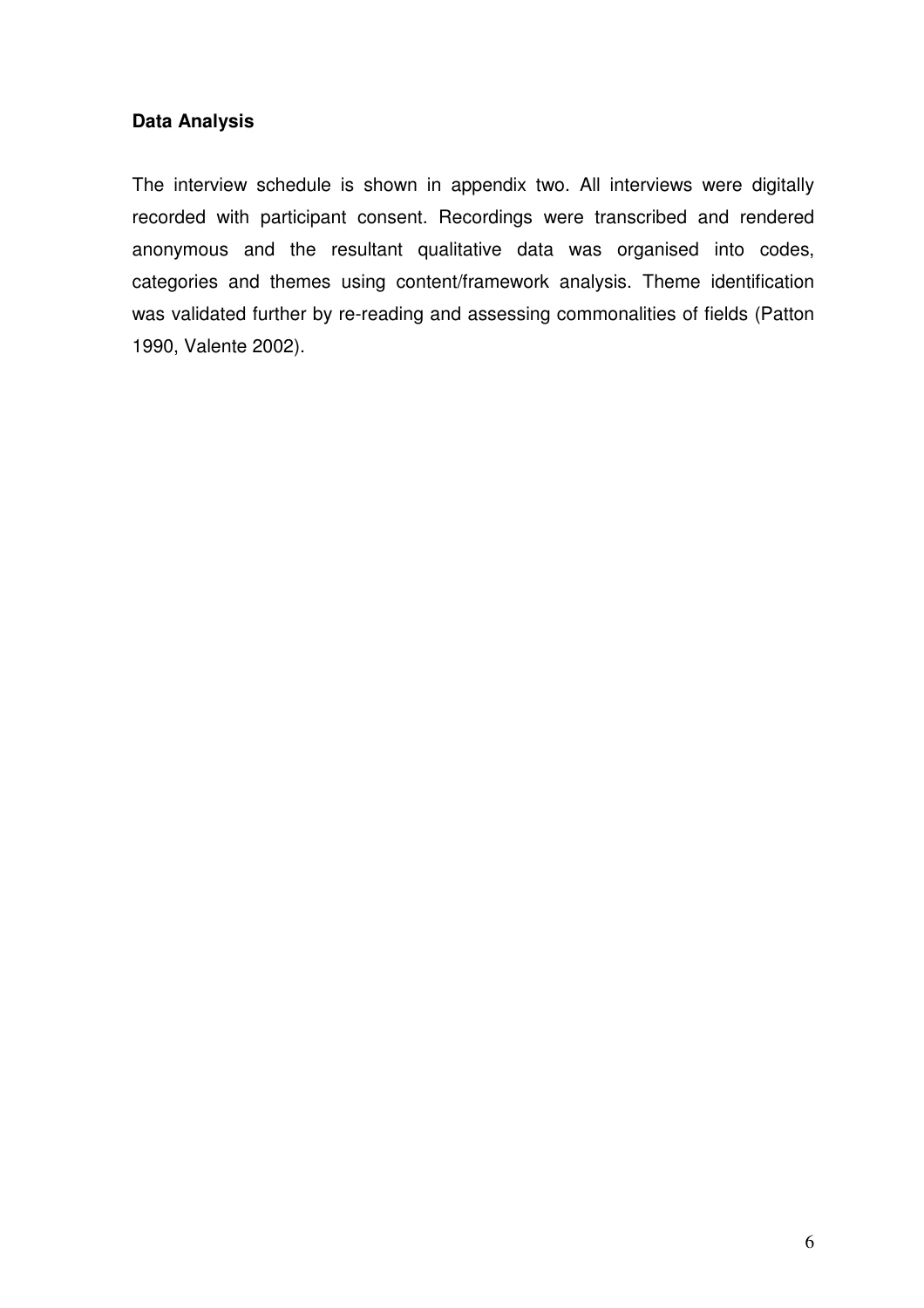#### **SECTION 3: Results**

Participants provided extremely useful views on three key aspects relative to the RIPH Level 2 student workbook:

- 1. The approach, content and layout of the student Work Book.
- 2. RIPH Level 2 Tutor training and support needs.
- 3. Contextualising of Level 2 RIPH Health Trainer training within a prison setting.

The following sections consider specific points made relative to each theme, listed above, in more depth:

#### **3.1 The approach, content and layout of the student workbook**

All eight interviewees were highly supportive of the RIPH Level 2 workbook and were unanimous in their praise of both the concept and the final draft. Responses from all the participants interviewed for this project about the work book were very positive and many felt that the work book was an excellent idea which was entirely appropriate for supporting teaching in the prison sector.

#### **3.1.1 Concept of the workbook approach**

Providing a physical work book which students could utilise during 'lesson' time and to be used for reference outside teaching time was considered a positive step:

'It's a fantastic aid. It allows them to take something away, it's something concrete as well, it's something they can handle' (Prison Staff).

'I think for the groups themselves, allow the individual to take away and review and continue to learn' (Prisons Staff).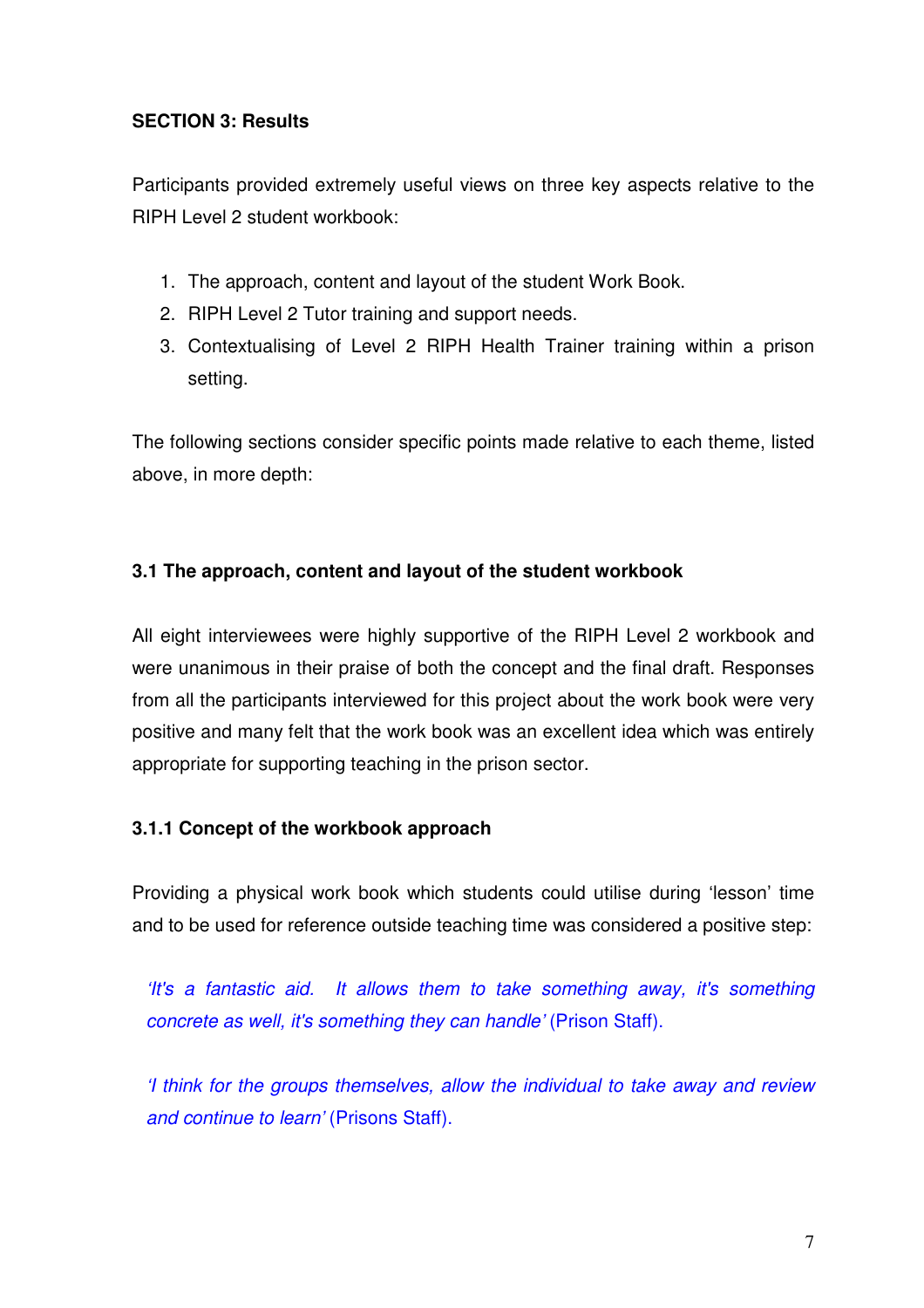Interviewees described how the approach used within the workbook encouraged, supported and rewarded prisoner learning:

'That kind of encouragement - 'Well done, you've now completed the second...' - I love the way that those 1, 2, 3 steps - now we're going to go on to step 2 - it kind of encourages them to take it through and they'll probably get a sense of achievement without pre-empting it. They get to those pages and it's like 'Well done, you've now completed the second' - that should make you feel good.' (Prison Staff)

'I think what's really good is there's a section here 'Question everything you do', I thought that was fantastic because that's what I tell the lads all the time - It's that whole thing about questioning what we've heard before. So those kind of questions I would then start a debate about well where have you heard that… see if there's any proper evidence base for that and then talk to them about it next week.' (Prison Staff)

'This is targeting people's strengths and weaknesses. Some people might find it easy to read the text and find the answers, some people might like the true or false, some people just like to do it the old-fashioned way of just learning it parrot fashion - there's a few different ways to learn in this book... A lot of it is more graphic, more colourful. It's a lot more interesting book.' (Prisoners)

'The past couple of months I've been reading so much stuff that I'm getting my facts and figures mixed up and I'm thinking I'll have to go back, so this would be good in terms of - you get so many figures, you get the ATSM and you get different kinds of board publishing different kinds of information, you forget what did this board say, so in a way it's good to have something to refer to' (Prisoners).

#### **3.1.2 The Content of the workbook**

**a) Additional explanation of the HT role**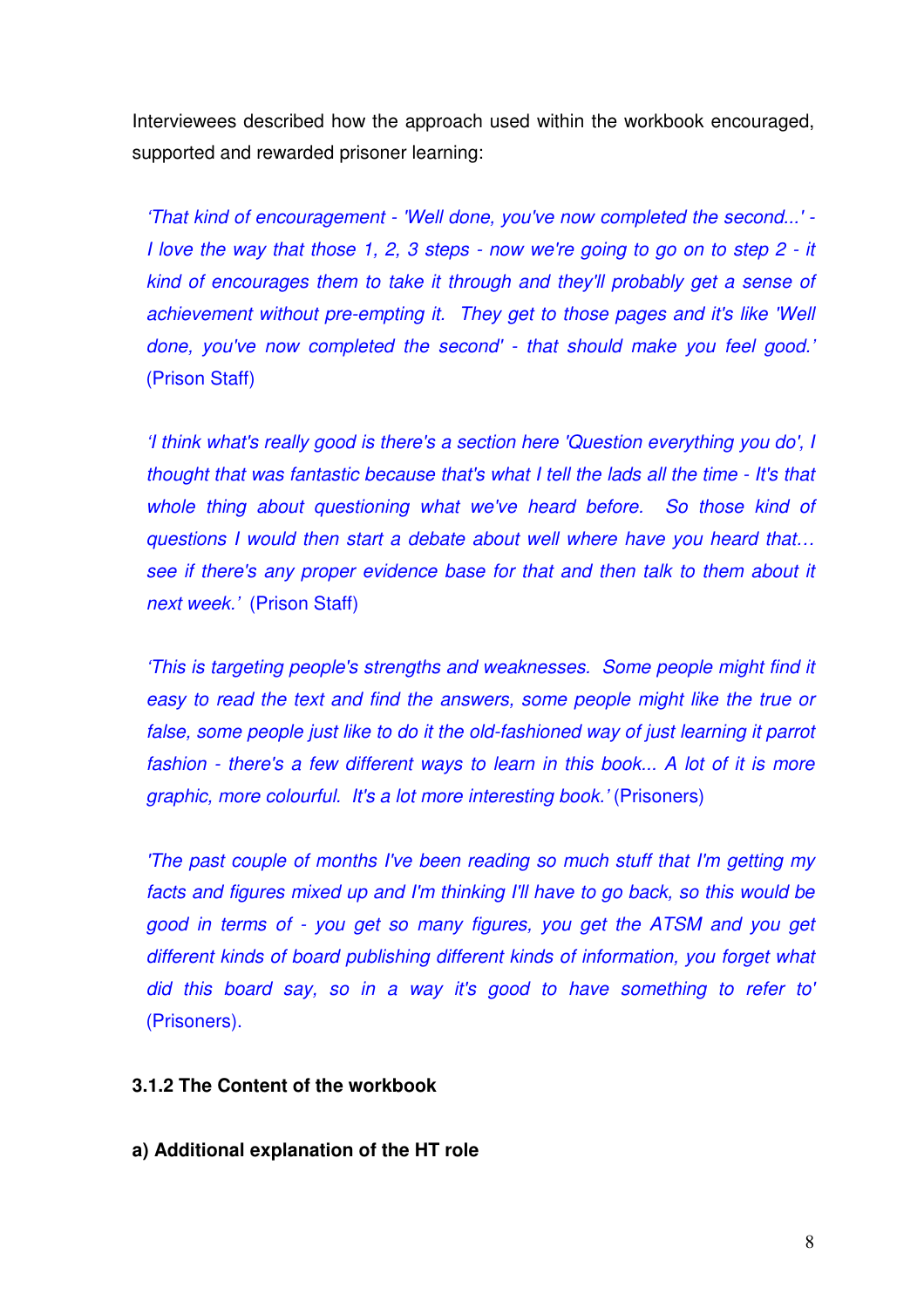It was reflected by participants that the workbook would benefit from beginning with a section which provided a clear indication of what a health trainer does:

'A section that says 'A health trainer is...' and it is just an A4 that explains what they do. I think also it needs to be explicit in the introduction by the facilitator, that's where that information needs to be' (Prison Staff).

Another participant commented on the difficulties of explaining this in the front of the workbook, as:

'The health training in each different establishment will mean something different. Although there's this one health training qualification you can get, whether you move on to do the City and Guilds Level 3, it's being done differently in every single establishment, and to say this is what a health trainer's going to do in the front of this, I don't think you can do that. Especially if it's going to go on to be used in say probation sentence or whatever as well, it's going to work differently wherever you go' (Prison Staff).

Students in prison were reported to be keen to know what the RIPH level two qualified them to do, with the view to gaining employment on their release. Prison staff felt it was important that prisoners took from the training the value of 'looking after themselves' rather than simply viewing the training as a route to employment:

'A lot of them have asked 'Are the NHS going to give me a job' and it's trying to get that across to people, How do you explain that this might not get you a job as a health trainer but it's a useful qualification? Trying to get across to them that it might be useful to them for other things but no the NHS might not give you a job because not all PCTs will take on offenders' (Prison Staff).

Staff considered that a clear indication of where the RIPH level two was positioned with respect to the overall health trainer qualification would also prove helpful to them: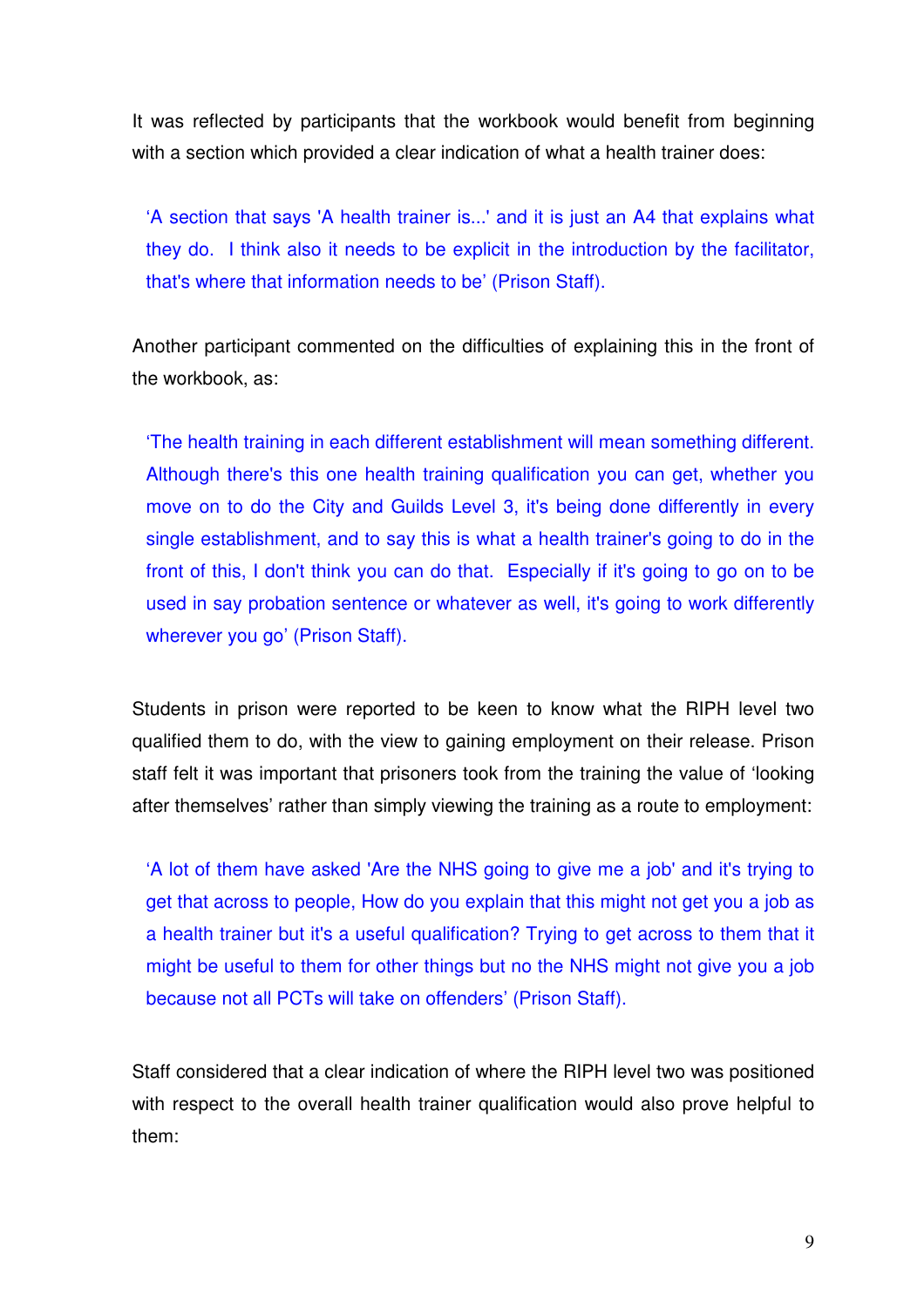'The question they asked was what's the qualification going to be and what does it lead onto? I had to actually go into my own paperwork from my trainers training course to actually find that answer at that time' (Prison Staff).

One participant reflected that although this level two covered some of the health trainer competencies, as it was not the full health trainer qualification, this was unintentionally misleading to prisoners and therefore the health trainer label could be removed for clarification:

'The title should be 'Understanding Health Improvement for Health Guides'. Because also what it does explicitly say in here is that this is the first step. It covers some of the competencies for being a health trainer, but it needs to say somewhere here: This programme is the first step on the ladder to health trainer development so I think the terminology should change to health guide' (Prison Staff).

The issues raised indicate that there is uncertainty surrounding where the RIPH level two is positioned in relation to the health trainer qualification and the realistic potential for prisoners gaining successful employment in the area of health advice on release:

'They're thinking from a criminal justice point of view is 'We want these guys with jobs' and that's their driver. Where actually what I'm looking at is trying to get these people thinking about looking after themselves, so they're slightly different things. There's only about 10 in the entire prison population that won't be released, 12 at the most. Huntley will die in prison, Ian Brady will die in wherever he is, but most of them are coming out. What you really want to do is gear them up (if that's the right phrase) for coping with themselves, because the NHS ain't gonna look after you' (Prison Staff).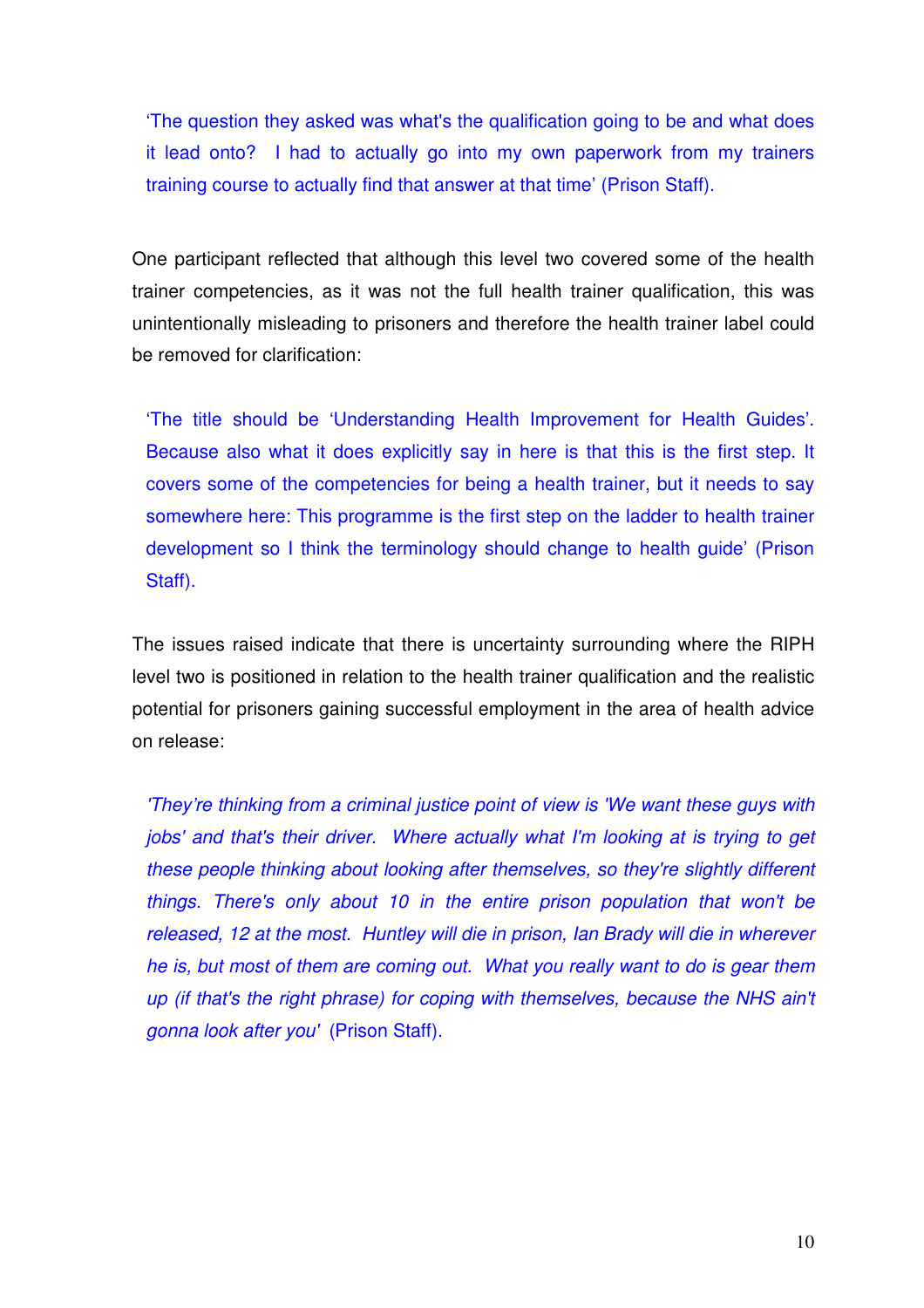#### **b) Glossary/ language used**

The language and terminology used were discussed and it was felt that in places this needed further attention:

There are going to be pre-requisites in terms of basic skills and knowledge, but I think maybe it's a bit too wordy. (Prison Staff)

There's lots of different things that aren't defined or things that are taken as read. (Prison Staff)

I didn't know what para-verbal meant....it's jargon - when you read it you can see what they're talking about is nods and grunts, but 'para-verbal', do they need that? Do I use that in my day-to-day work - no I don't! (Prisoners)

#### **c) Graphics and layout**

In terms of structure, graphics and lay out, both staff and prisoners alike particularly liked the graphics and colours used in the workbook:

'What I found is it kind of wipes out all the stuff of 'which way do you learn?' type thing, it helps' (Prison Staff).

'A lot of it is more graphic, more colourful. It's a lot more interesting book' (Prisoner).

'I like the colour' (Prison Staff).

The prisoners particularly reflected their pleasure at working with a book that broke down the information they needed to learn in inventive and stimulating ways:

'Pages and pages of text tire you out after a while, so little bright bits here and there are great. It's less large bodies of text and it's more broken up into little...sound bites' (Prisoner).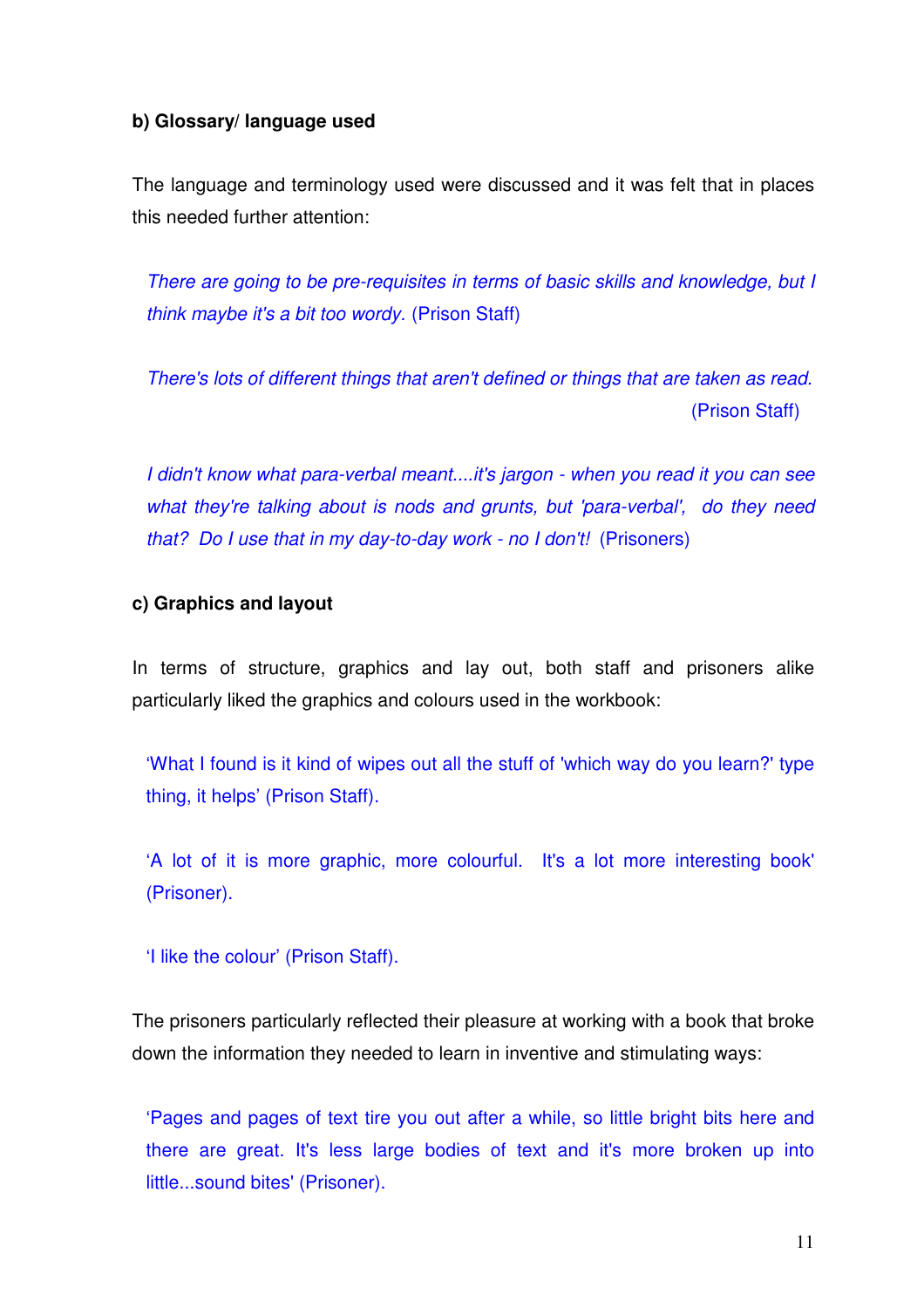'It's like an internet page; you know where you see the little footprints at the bottom' (Prisoner).

Participants also enjoyed the light hearted quotes inserted throughout the work book:

'I love the little quotes at the bottom; I think they're really thought-provoking and good' (Prisoner).

However, one interviewee expressed surprise at the inclusion of one particularly health trainer specific quote:

'The Oscar Wilde's one is 'It's always a silly thing to give advice, but to give good advice is fatal' and fatal means death, so what's that saying is if you give good advice to someone that can cause death and that's exactly what we're not supposed to be doing. In this sense, good advice and encouragement is to improve health, it's not going to be fatal' (Prison Staff).

#### **d) Sound bite approach**

Both prisoners and prison staff identified the visual and 'sound bite' approach of the workbook as aiding different learning styles:

'It's quite clever how they make you take the information in actually' (Prison Staff).

'I liked the questions all the way through it because I thought they provoked a lot of thought and discussion. The little quizzes and things were really good as well, they give you something to focus on I think' (Prison Staff).

'What I found was that they went straight to those initially, they were like 'Ooh, it's asking me', it's interactive' (Prison Staff).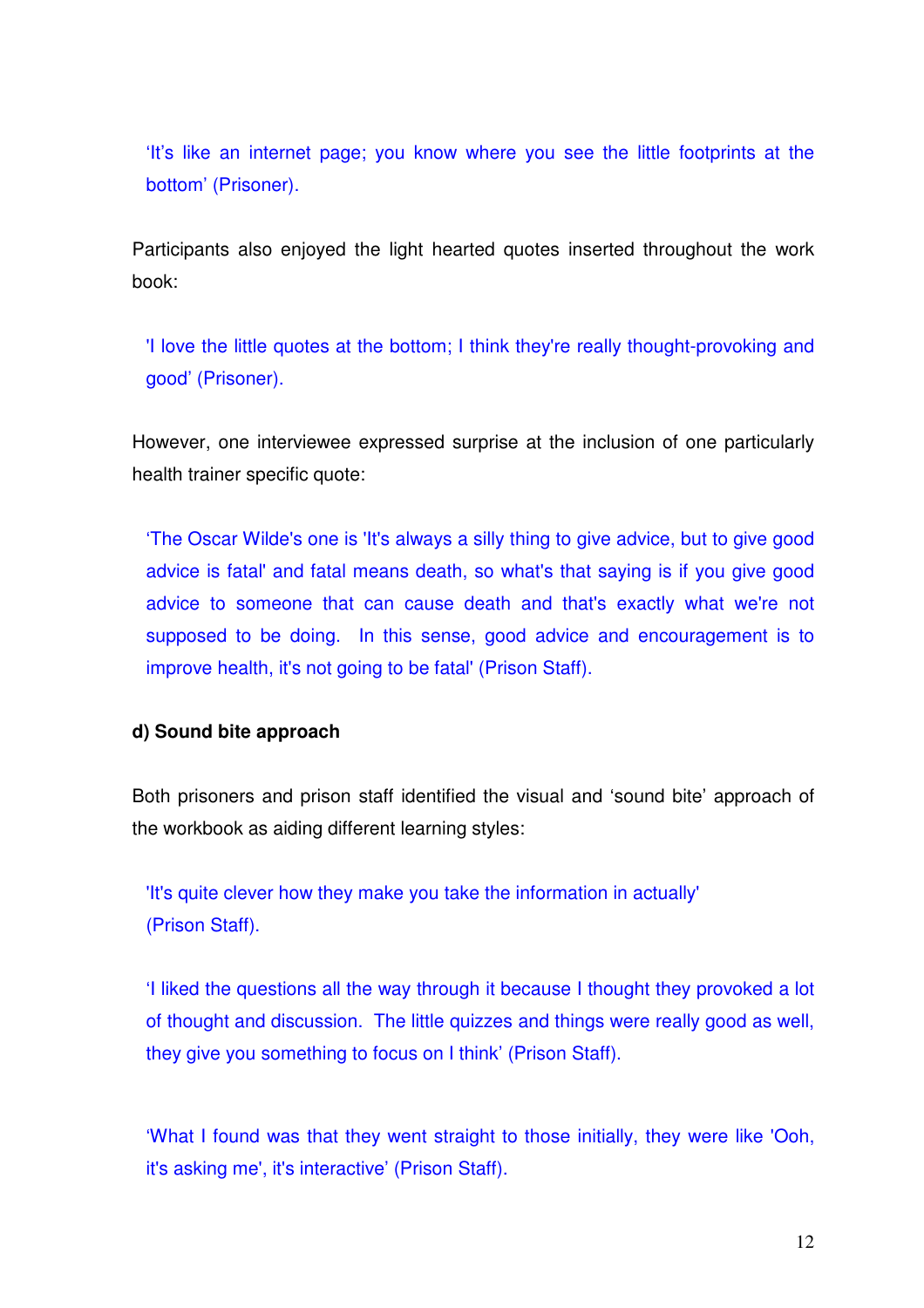#### **e) Workbook signposting**

Some prison staff felt that the workbook would benefit from more explicit signposting. Many reported that they found the section contents were not introduced clearly and felt that more guiding information would improve the ease with which both student and tutor could be guided through the purposes of the different sections:

'The dimensions of health- it needs an introduction, it just goes straight into dimensions of health, what affects your health and it doesn't explain why that's there. It doesn't link it to the previous page, maybe it needs to say explicitly, it's a signposting thing' (Prison Staff).

'What is the purpose of the case study? It doesn't say that they're going to come to it later because in step 4 or 5 it comes back to that case study, so again it's about introducing the case study - because it didn't make sense why it was there' (Prison Staff).

'I don't understand why that notes box is there, there's no introduction. Nothing saying 'Use this to jot down your ideas'. Perhaps have a separate notebook or perhaps have a section at the back of each section so instead 'To make notes, go to this page' - that just appears, it says 'What factors influence health improvement' and then all of a sudden it's Gimme 5 and it's like where are we going with this? So more signposting and more subheadings and little introductions: this is what this is here for.....' (Prison Staff).

#### **3.2 RIPH level two tutor support**

It was reported that some prison staff felt the need for prison-specific tutoring support to aid their delivery of the RIPH level 2 award:

#### **3.2.1 Undertaking the RIPH level 2 training**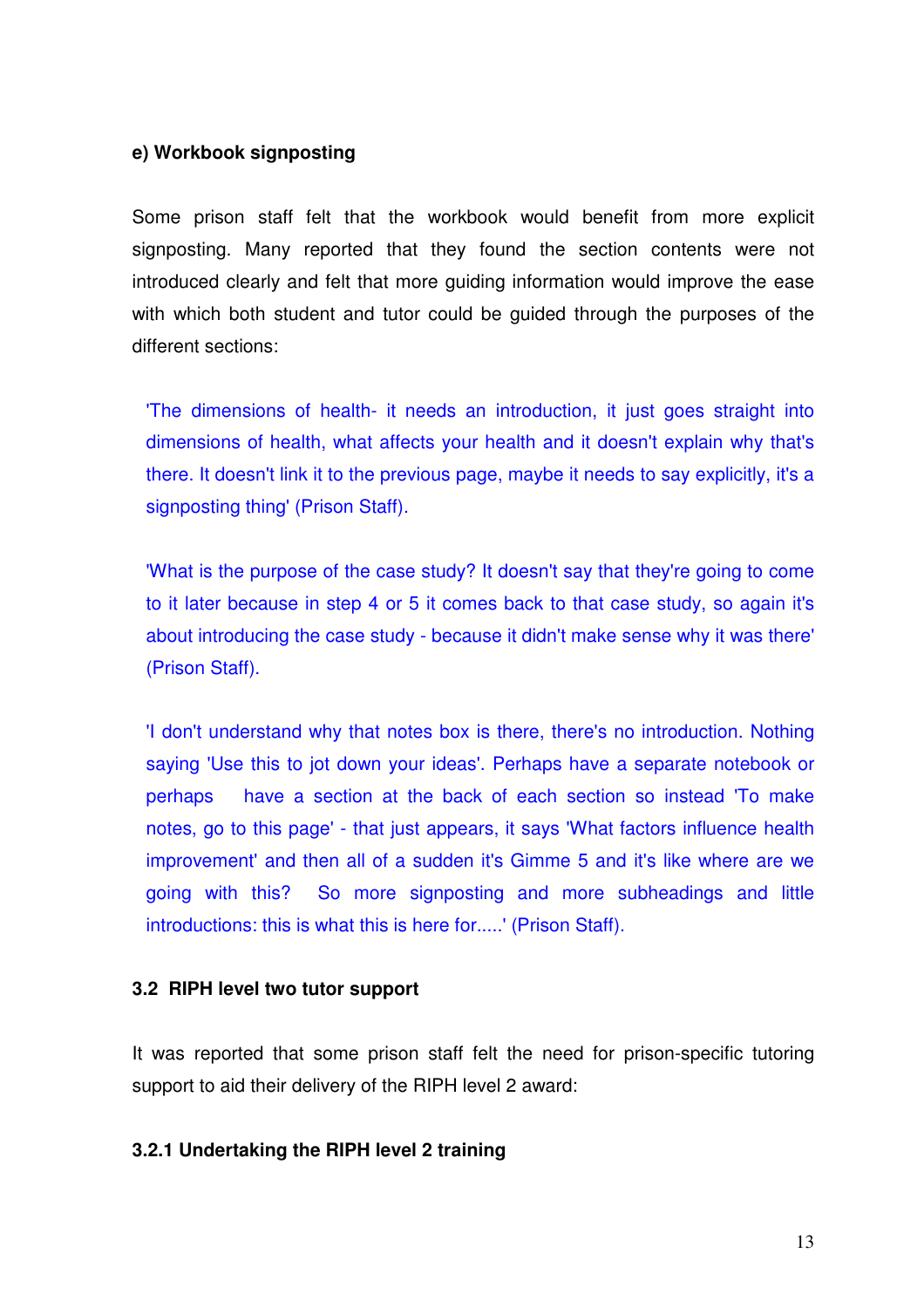In conjunction with their views of the final draft of the RIPH level 2 workbook, all interviewees also provided in depth views on their experiences of undertaking the RIPH trainer training:

This section contains a brief overview of reflections on the interviewees RIPH training experiences.

#### **a) Attaining the RIPH level 2 qualification**

Of the interviewees who had completed the RIPH level 2 course, all reflected that the qualification was not difficult to attain, due to pre-existing knowledge and competencies.

The prisoners noted that:

'Most of us here are involved with different aspects of health anyway, so I don't think any of us found it - like, some us of work in the gym, we've all done Level 2 fitness courses - so most of the stuff in there was stuff that we were familiar with' (Prisoners).

However, one staff interviewee stated that he found the course helpful regarding health issues, as he admitted 'knowing a little but I didn't know a lot' (Prison Staff).

#### **b) Attending the training the trainers course**

This short course was provided by the North West and East Midlands Health Trainers Hub and focussed on the actual process of delivery of the RIPH level 2 training, for those who had no previous experience of training provision. Interviewees who had attended this course found it useful:

'It was more in depth and it was about how you come across, exercises you can use, I found that really good to enhance skills I already had. It increased my experience and it increased my confidence as well experience and it increased my confidence as well

'It was watching somebody else do the actual teaching and watching what skills they use' (Prison Staff).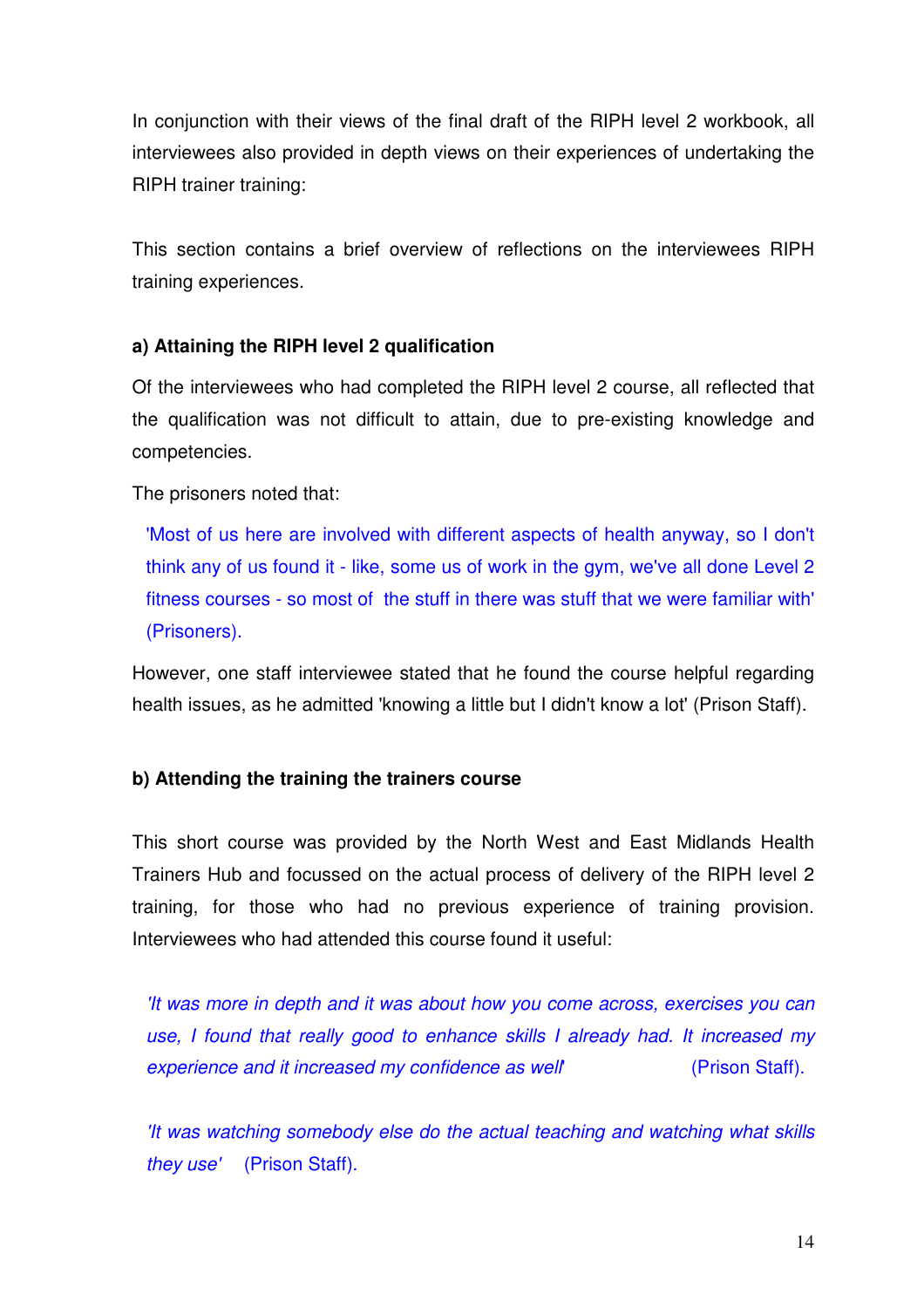However, interviewees would have preferred more focus on the practicalities of delivering the training:

That's what I thought was missing from the training tutors course. It was only a day's course and I came out of it thinking I haven't actually learnt anything much more than I knew already but I've got this nice qualification. It was a training tutors course and really it should have had things like that in it, like how do you address whatever situation. (Prison Staff)

#### **3.2.2 Delivering the RIPH level 2 course in prison**

#### **a) Methods of delivery**

Trainers, who had already delivered the level two courses after their attendance at the 'training the trainers' course and prior to the workbook launch, commented that they had used a variety of resources with which to deliver and structure their course:

'I had the drafts of the workbooks to help fortunately, but what I did was transfer the Power Point presentations and stuff that would help from the workbook drafts onto flip charts' (Prison Staff).

'We were provided with the Power Points which I thought were a bit boring and a bit bland, so I broke it down and wrote my own session plans and Power Points, making them a bit more colourful, a bit more interactive. I put in a few more exercises and activities to pad it out, and I delivered it from my own stuff really' (Prison Staff).

One interviewee had delivered the course to a split group of prisoners and prison staff, this way of approaching the training of the RIPH course was described as breaking down some of the traditional barriers between the two groups: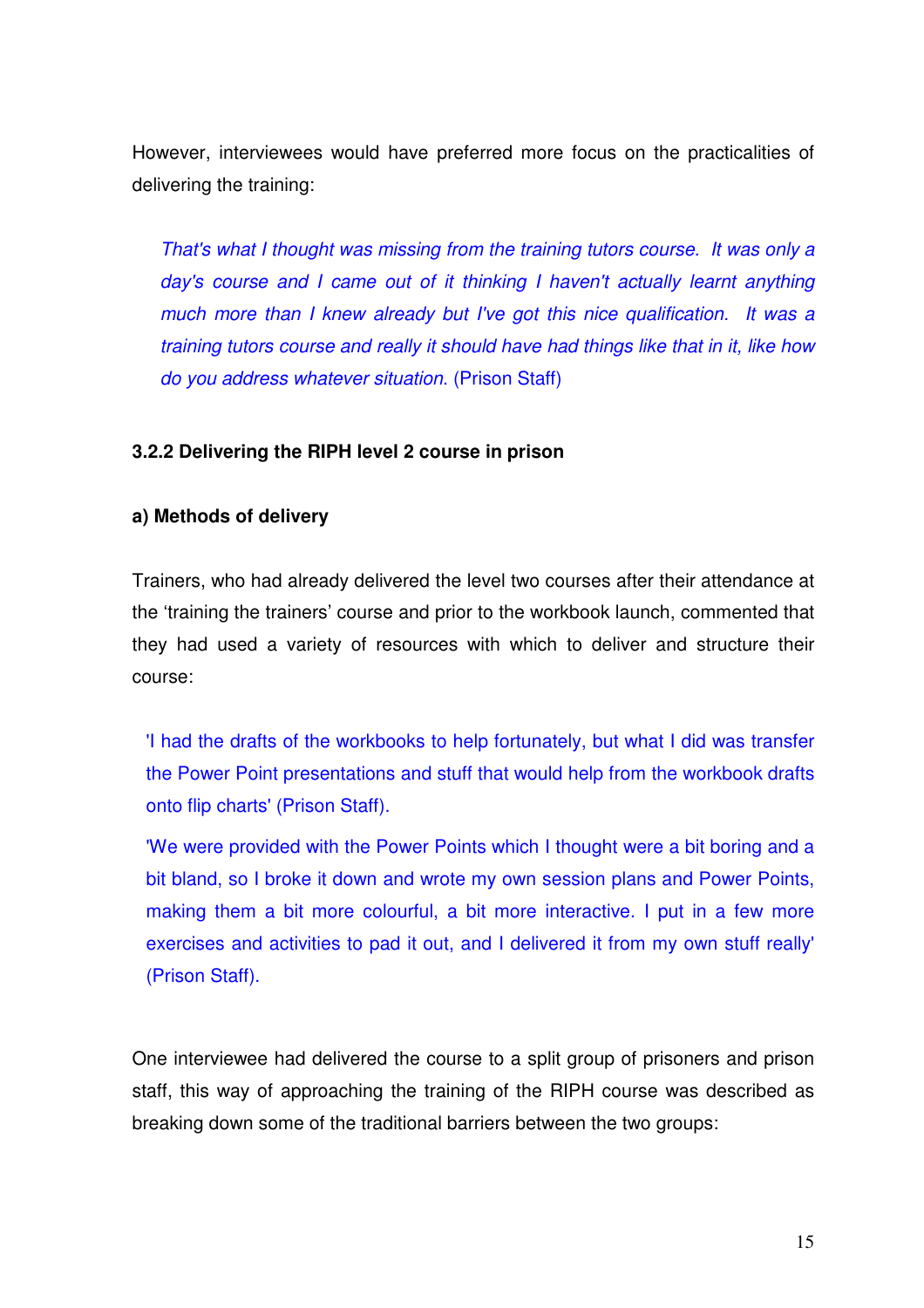'It didn't really matter whether you're a prison officer or a prisoner; there was still that lack of knowledge so they needed to be informed' (Prison Staff).

It was also noted that delivering any course inside the prison sector has its own inherent issues, which the respondents noted:

'I did it over 10 mornings over the course of two weeks, but actually I felt that that was too much I did it in the mornings so it wouldn't interfere with prison visits in the afternoon' (Prison Staff).

'I was delayed one morning- when I got there the prisoners had turned up, but nobody had wanted to watch them until I got there, so they'd sent them all back. The roll<sup>1</sup> wasn't in and we had to wait another hour before we could get back and that was an hour of a session lost' (Prison Staff).

It has been demonstrated that the prison staff participating in this consultation have had different prior experience of health awareness and this has impacted on their perceived ability and confidence in the delivery of the RIPH level two training. This raises an issue concerning the potential desirability of increasing the delivery support mechanisms available along with the launch of the RIPH level two workbook. This issue is returned to within the main body of this report.

#### **b) Varied knowledge-base of tutors**

l.

It was reported that some prison staff felt the need for prison specific tutoring support to aid their delivery of the RIPH level 2. As mentioned in the introduction, prison staff who will be delivering the course are drawn from the general prison staff population who have different professional backgrounds. This may have an impact on their levels of prior knowledge of health issues and levels of confidence when faced with facilitating group teaching and coping with the associated semantic fields of health and well being used on the workbook:

<sup>1</sup> Twice a day, prisoner movement is stopped to take a 'registration' of the whole prison.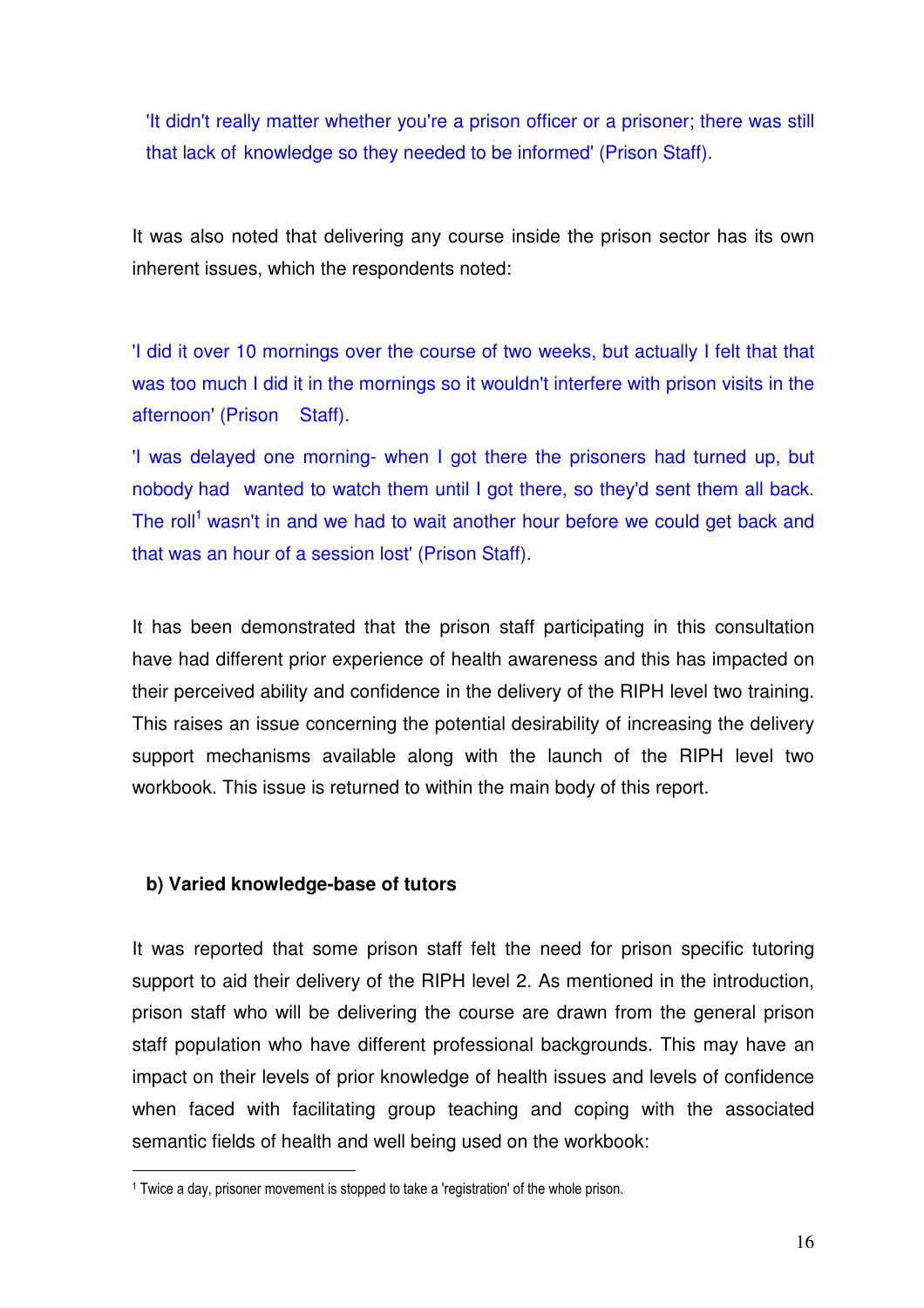'There are lots of different things that aren't defined or things that are taken as read' (Prison Staff).

One interviewee reflected that as they had little prior experience of teaching, these issues could be picked up in the 'training the trainers' course, however they had found that element of the course less than satisfying:

'It was a training tutor's course and really it should have had things like that in it, like how do you address whatever situation?' (Prison Staff).

Staff that had advanced prior knowledge of health issues also reflected that these issues may be addressed somewhat by the inclusion of a glossary and the potential of de-jargonising the language used in the workbook:

'I think maybe it's a bit too wordy' (Prison Staff).

'I didn't know what para-verbal meant. Again it's jargon- I'm just of the opinion of not dumbing it down, but just making it as transparent as possible' (Prison Staff).

It was reflected that delivering this course in prison would benefit from a sense of the time each session would take, as the prison day is circumscribed by the prison regime. Some felt that a facilitator's introduction would be helpful, while others felt that a more detailed tutor guide could be utilised to include more detailed information on the topic areas covered and an idea of what the tutor is aiming to get from the students during each session:

'Definitely a teacher's handbook or whatever.' (Prison Staff).

'It needs a lesson plan in it. What it doesn't say anywhere is how long this will take to deliver' (Prison Staff).

'It needs more information in there for the tutor to be able to use' (Prison Staff).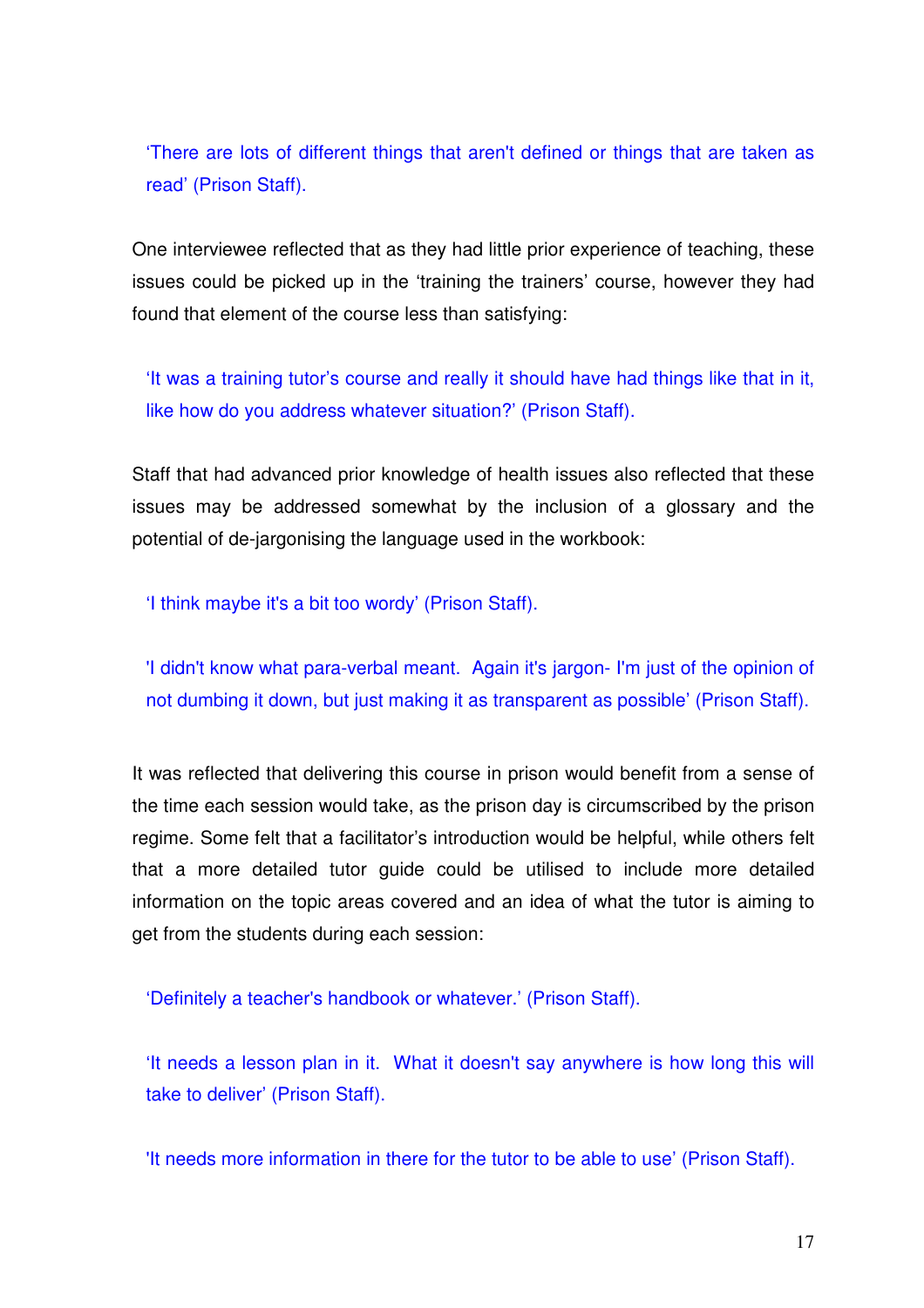#### **3.3 Understanding the health trainer initiative in prison: The Broader Picture**

Prison staff reflected that launching any new and innovative programme in the prison sector was often difficult, due to issues pertaining to regimes, working practices and funding issues in the prison sector.

#### **3.3.1 The practical challenge**

#### **a) Prison regimes**

l.

Participants reflected that the health trainer initiative would prove challenging, particularly with regard to restricted prisoner movement in some establishments:

'It was very difficult to imagine it being implemented at [named prison]. It's quite difficult to implement new things, plus the fact that we're a [named category of prison<sup>2</sup>]. In lower category prisons health trainers have been based in one area of the prison and the lads can wander over, there's more free movement. There's no free movement whatsoever at [named prison], everyone's escorted, definitely by prison officers or dog patrol or whatever. There is also a [named category] unit within the prison, so nobody can move at the same time. Everything needs to be co-ordinated with everything else' (Prison Staff).

'Reservations [about the Health Trainer initiative] were only based on past knowledge about how we implement new things, new initiatives, because everyone's got their role, prison officers are detailed to do this, this, this and this and they're not going to do anything else, understandably because security is the number one priority. Anything else over and above that you've just got to step in behind' (Prison Staff).

<sup>2</sup> Categories refer to the security status of a prison and range from A, B and C, A being the highest security category. Some prison's have a mix of security categories for different areas or wings in the same establishment.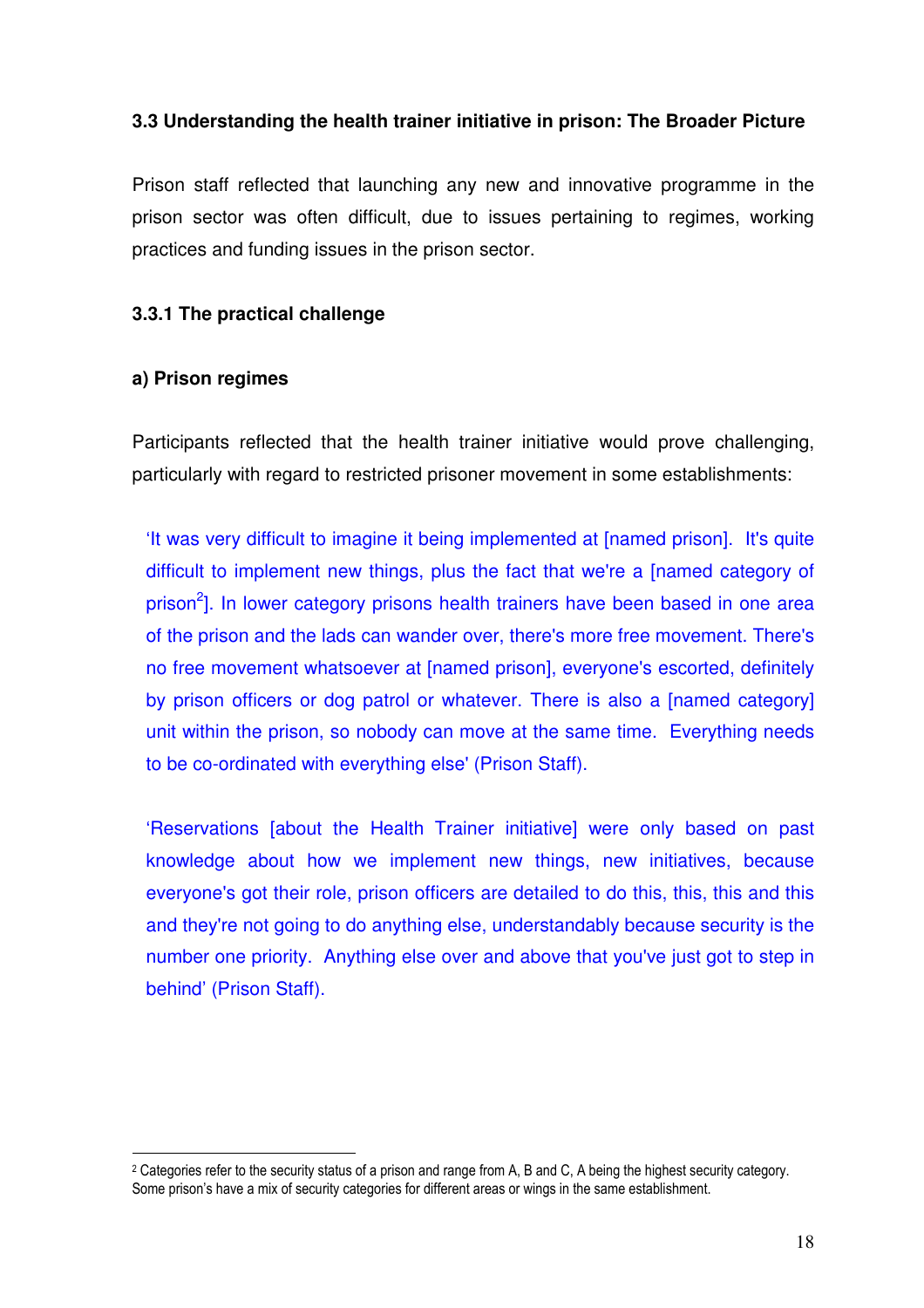#### **b) Cost implications**

Some participants were concerned with the cost implications to the prison service of this initiative, given the reality of the transient nature of the prison population. Where having health trainers in prison was viewed as a very appropriate route to take, there were concerns that prisoners would not be in prison long enough for benefits to be reaped by the prisoner population:

'Yeah, because if level 2 is £630, God knows what Level 3 is going to be. The college wanted - we had 9 of them sit through level 2 - she said we'd probably need a minimum of 7 to get to level 3 over a six month period. Well firstly, most of those guys apart from lifers, even guys on eight years are going to be shifted out. It's like a bus station this place. To get 7 into level 3 I'm going to need three groups probably that have done Level 2 and perm some out. Even then I won't keep them' (Prison Staff).

'The trouble with prison, obviously it's transient. You get people coming in and then after a couple of months or whatever they'll go' (Prisoner).

It was suggested that if the health trainer initiative was to gain any real ground in the prison sector, it would benefit from being rolled out nationally:

'Hopefully if it is brought out in all prisons, because how prisons work, sometimes you can be moved away from home so if you do want to be moved to a prison closer to home, if they're doing it you can start it up. If there's a new course starting in the prison that you're going to or in the D cat or another prison, you can be remanded for a certain amount of time and then you move from there to a C cat and carry it on there, so if it's uniform around the country' (Prisoner).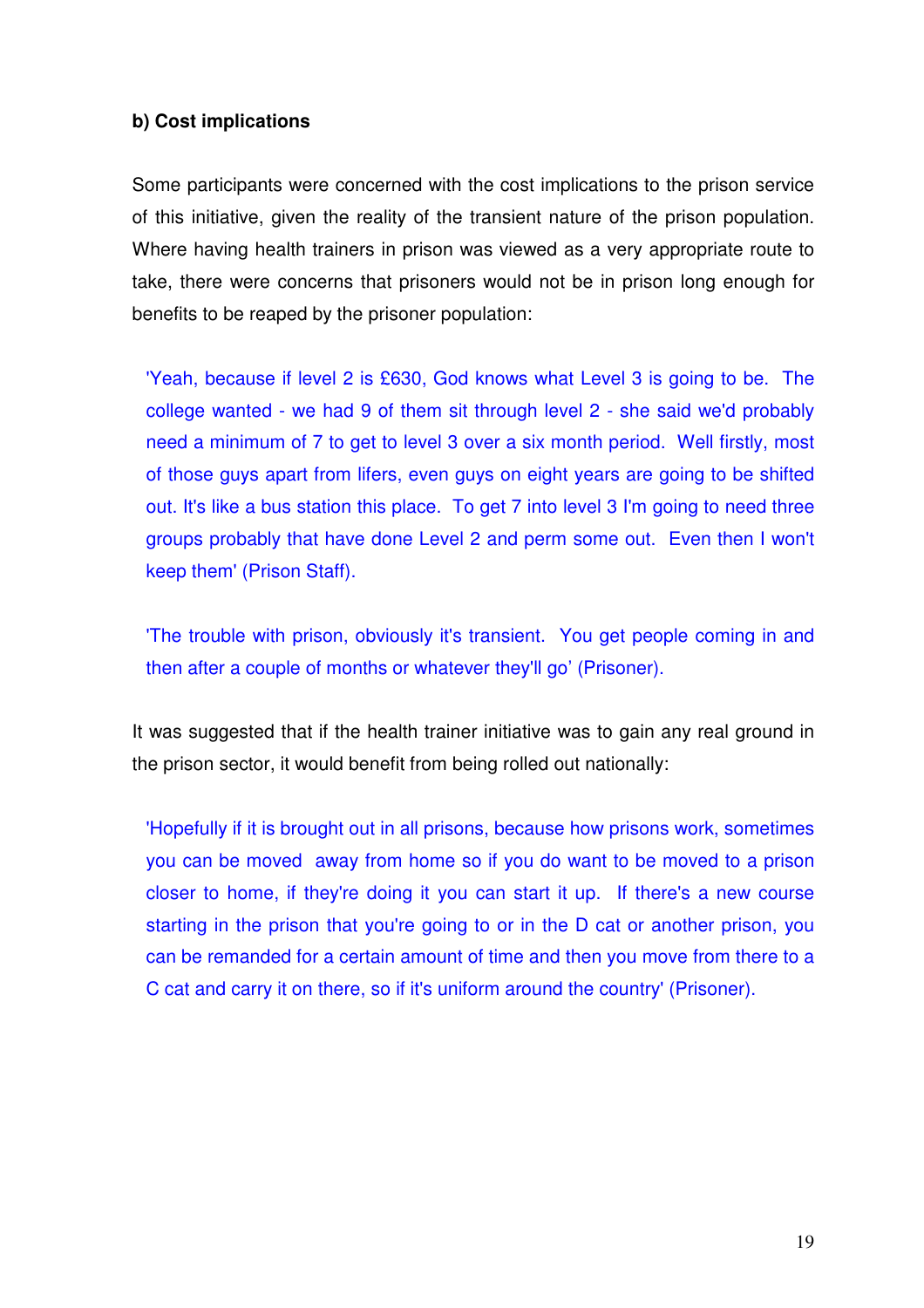#### **3.3.2 Prison service: A unique context**

A variety of prison specific, not community specific issues were raised during the discussions regarding delivering the RIPH course. This section highlights these issues.

#### **a) Sign posting to services**

It was felt that issue relating to sign posting health services in prison were very different from in the community, so much so, that it could be better encapsulated in the workbook:

'In here you've got obstacles in your way all the time. Outside you can move around and find your own ways of finding people, the different departments that you need, people to go to. In here you're stuck with what you've got' (Prisoner).

However, others reflected that they were doing the RIPH course with the intention of finding work in the community; but also felt that a small prison/community split in the workbook would be helpful to them:

'Maybe it's targeted for the community because that's where we'll ultimately be doing the course. Because I don't think any of us plan to stay here forever. Maybe if there was a general part, so it could show us what to do in prison, but the majority of it should be in the community so we'll know what to do when we're in the community' (Prisoner).

#### **b) Barriers to accessing 'healthy' resources in prison**

Participants reflected that although they thought that the exercises included in the workbook were of a high standard, some where difficult to adapt in prisons as there are often barriers to accessing health related information and resources. For example, one exercise asks students to access newspaper clippings of health related news. Prisons often don't have access to newspapers. Prisons do have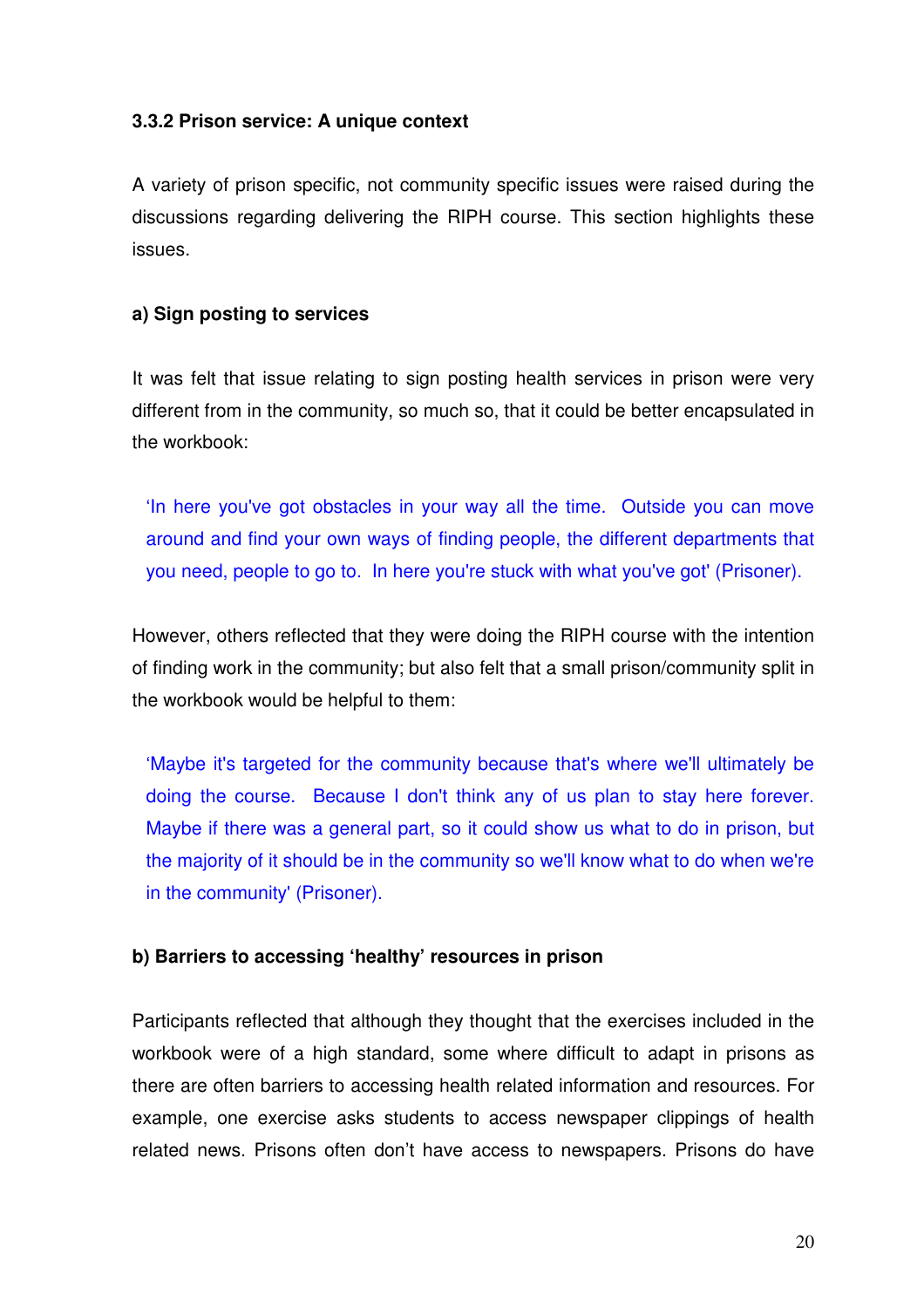libraries; however access to these can often be restricted. One suggestion offered regarding this issue was:

'If the booklet had more information, maybe at the back, it would allow them to go away and read up more, simply because they don't have access to the library like we do and they don't always get to the library' (Prison Staff).

One participant suggested that the workbook could be accompanied by paper based resources, in more of a tool kit form:

'If I had a big folder with far more stuff in, that would be great. The more you give them the better' (Prison Staff).

Anecdotally, it was reported that at one establishment, the lead on this project had opened and was regularly stocking a health trainer's file in their library.

The workbook contains references to information on the World Wide Web. Prisoners have no internet access. One staff member reflected that this also caused issues for them when students asked questions that they did not have the answers to:

'I had to do my research in the evening. Sometimes it needs to be there and then, because we were running it in the morning and the afternoon, it would have been nice to be able to go back straight away in the afternoon and say 'Right, I know I said to you I didn't know- now I do. Here's the information' (Prison Staff).

A further dilemma reported by prison staff was the difficulty of students making healthy choices in an environment they have little control over:

'That was the other thing I was saying about when they mentioned 'Well where am I going to get 5 fruits a day from because we don't get 5 fruits a day, we might get 1 fruit a day' - they get a choice so they might get a sponge with custard or they get rice pudding or they can then have an apple or orange or banana, so I said 'What about your veg?', but the trouble is veg in prison will be stewed so much that they probably don't get enough' (Prison Staff).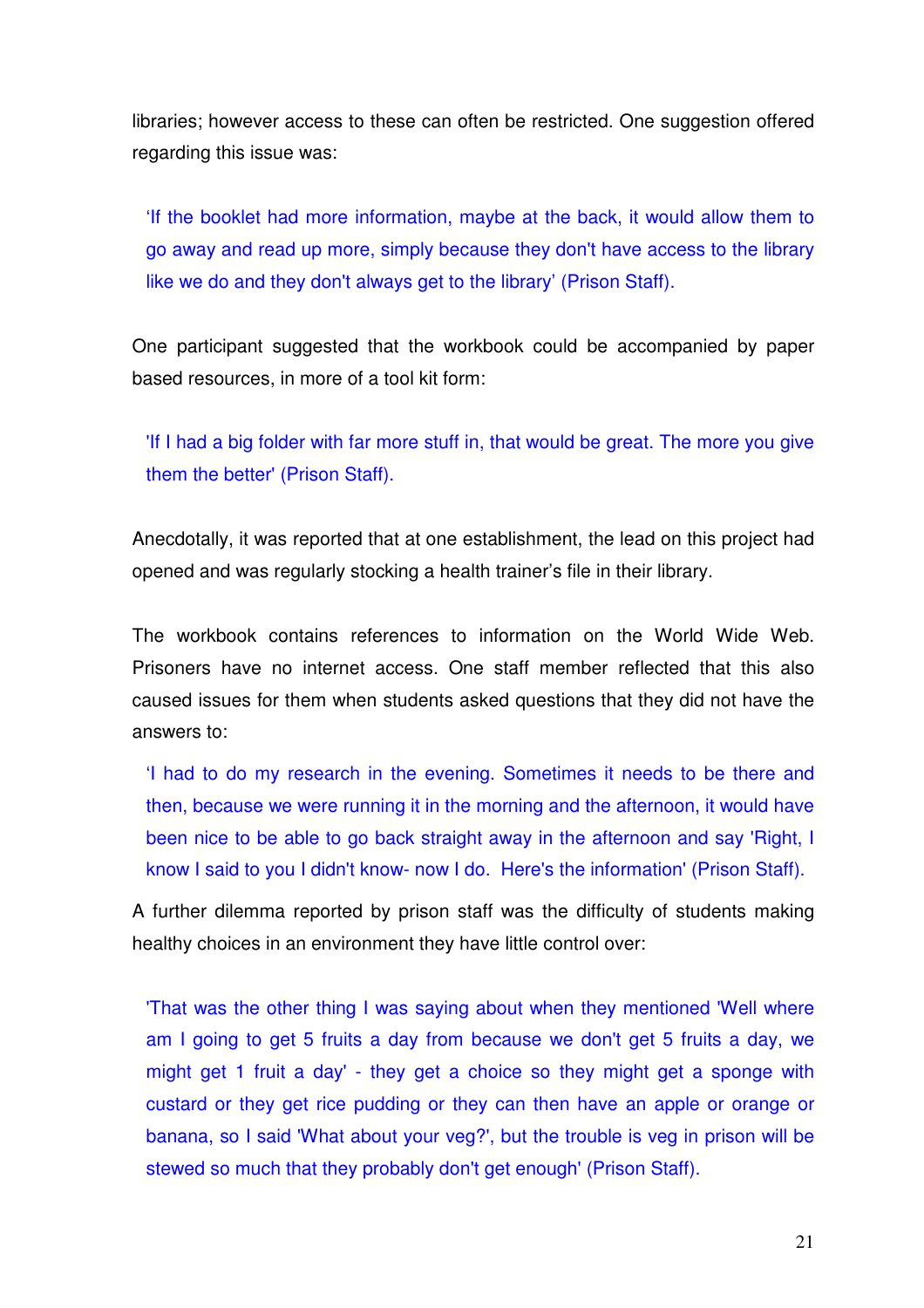One staff member reported that they had approached the catering service at their prison and received a beneficial outcome:

'Our health trainer has actually been working with the catering department since they've done this course to look at the menus and make healthier suggestions to them and they're supposed to be including extra fruit now. They know that they're supposed to be getting 5 a day and they can't do the menus, and they're meant to be doing something about it. That's about the whole prison approach, that's what it's all about' (Prison Staff).

#### **c) Prison specific health issues**

It was felt that there were certain health related issues that were more intensified and more common in the prison sector. Prisoners particularly felt that the health related sign posting role, they aspired to, should reflect these prison specific issues:

'The stresses in prison are incapacitation and inability to do anything about it' (Prison Staff).

'Boredom, depression, these are all things that obviously do occur in the community, but it's rather intensified maybe' (Prisoner).

Some participants felt that using prison based case studies would enable a more aligned delivery of the RIPH course and also ensure they were equipped to deal with often specific situations.

#### **d) The prison as a learning environment**

Some participants felt that despite the 'portability' of the workbook, the difficulties associated with independent learning in prison should be accommodated within the workbook exercises. For example, where prisoners are two to a cell,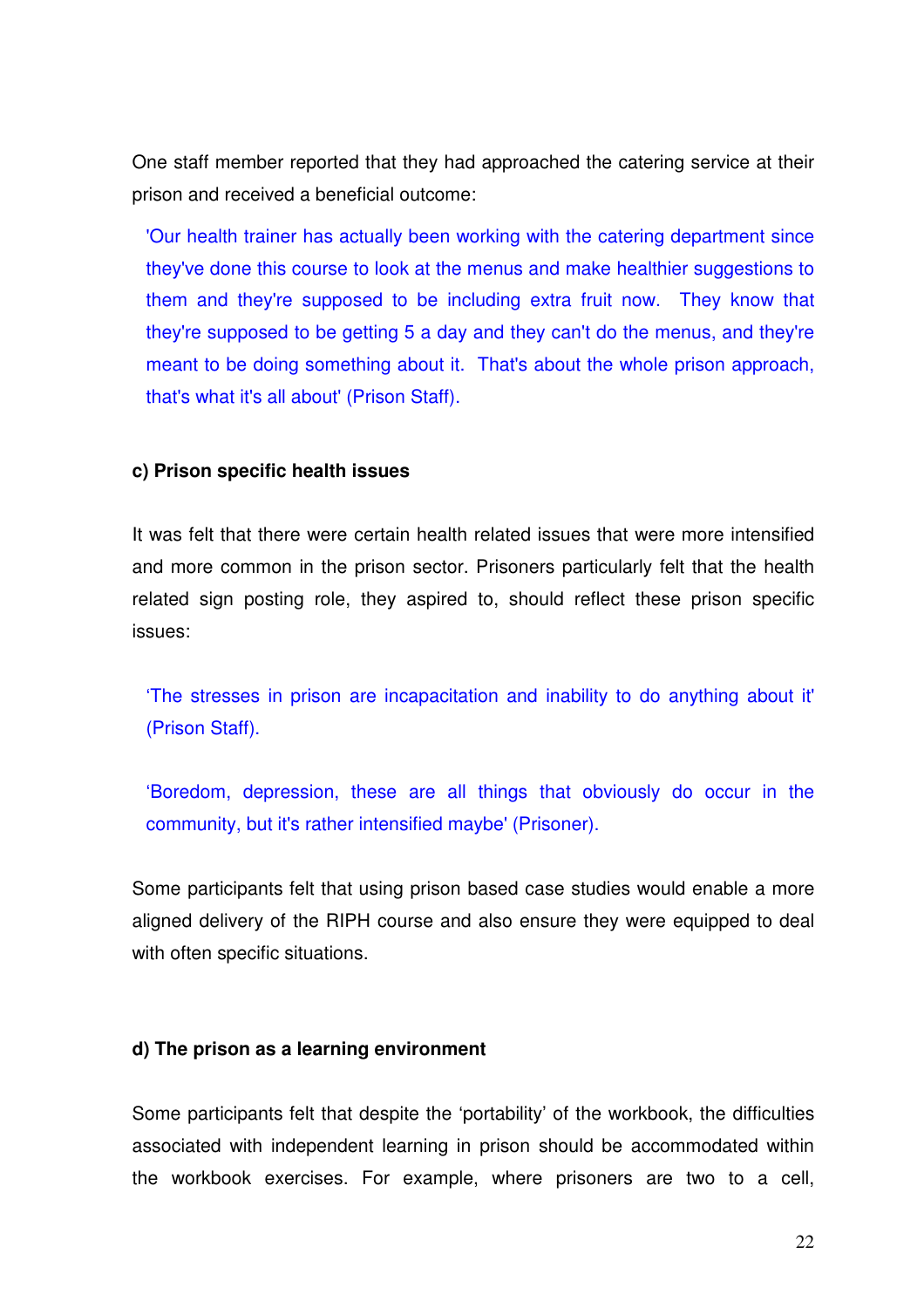homework or self-study can prove challenging. One solution suggested was that rather than homework, role plays could be employed to ensure students took some ownership of their learning:

'Some kind of gentle role plays would be good' (Prison Staff).

'I got them to work in pairs and they did it quietly amongst themselves, and they all joined in. I was really surprised actually because I was thinking will they do it or won't they, but they all joined in and they all wanted to feedback then as well' (Prison Staff).

Prison staff reflected that in their experience, their client group generally retained and understood information much more effectively if it was 'pitched' at them in a practical way. This was most strongly associated with the theories of change section of the workbook:

'As you read through there are bits where they're thinking about your prison client group and then they get to the theory - it's the whole thing about academia - theories are there but maybe we need to adapt them' (Prison Staff).

'You just need a sense of 'How is this going to help me as a health trainer? Why should I know this?' If I'm here chatting to a cell-mate or whatever, how is this going to help me on the ground?' (Prison Staff).

The issue of focussing on the relevance of what was being learnt was expressed further as staff felt that in their experience of education, their client group responded well to a 'common sense' approach to learning. Some participants also reflected that the RIPH course delivery would benefit from using certain representations that were more familiar in the prison environment. For example, the workbook uses snakes and ladders imagery for the 'Cycle of Change' model, when a large number of the prison population come into contact with a different more cyclical visual model used during drug related programmes in prison: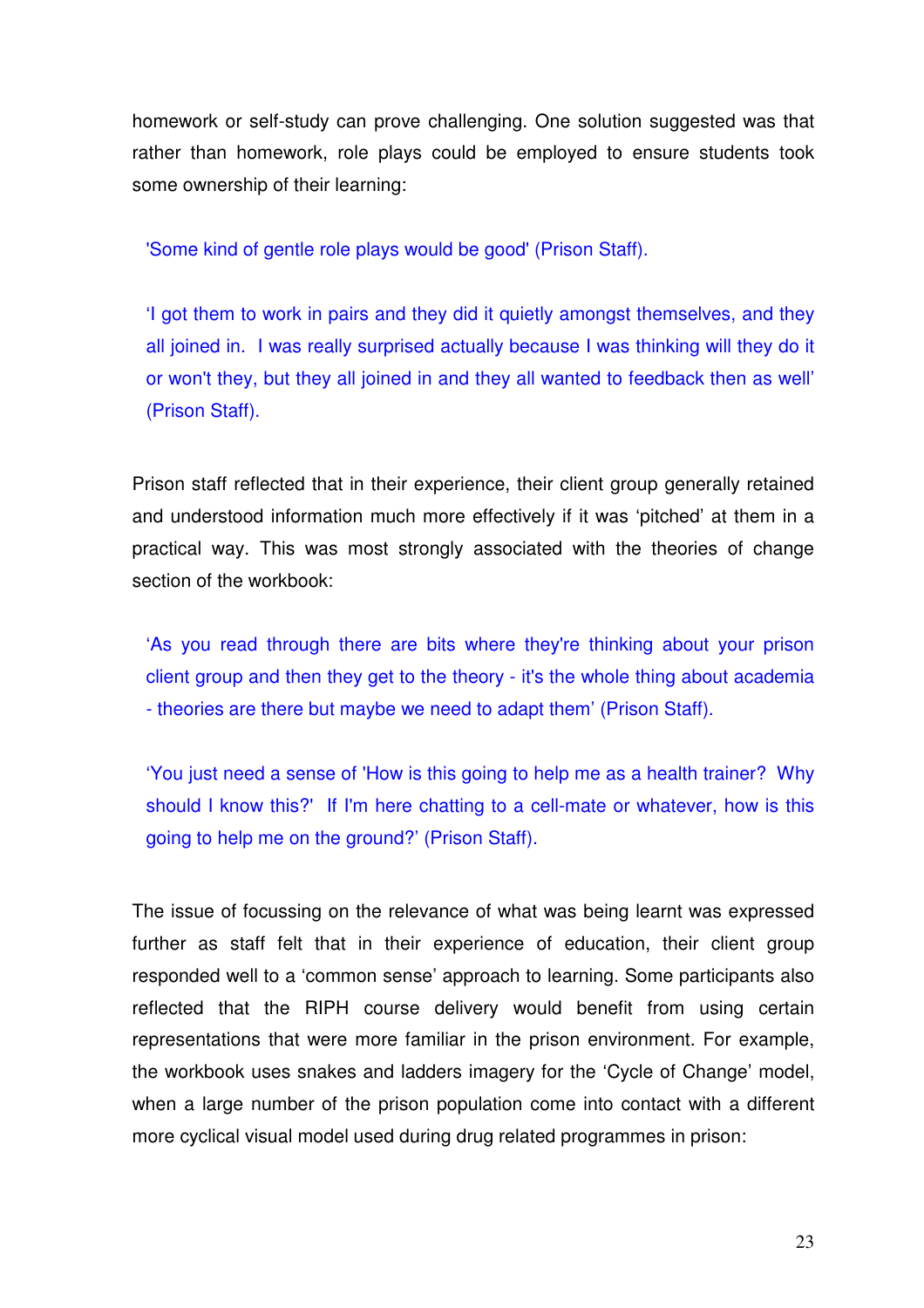'That one is normally done as a cycle and I thought that might throw people because they'll have done that on a lot of the drug courses and things. They're generally usually very familiar with that cycle' (Prison Staff).

#### **d) Confidentiality in prison**

The general view reflected that confidentiality issues were well covered in the workbook. Given the often close living quarters in prison, this topic area may be viewed as even more significant than for health trainers in the community. Full time prison staff reported that they approached teaching this section with a view to harnessing the prisoner's desire for developing a high opinion among their peers:

'It's trying to get across to them as well that by keeping that confidentiality it can earn them a certain amount of respect' (Prison Staff).

Another participant added prisoners have no access to computers:

'It talks about confidential details including those kept on a computer - that's not relevant to prisoners' (Prison Staff).

One participant suggested that the workbook would benefit from containing some health trainer paperwork to ensure students engaged with these issues practically:

'There should be a guide to go through the actual paperwork, so the paperwork the health trainer fills in, the assessment form - that's where that should be and there's nothing about an assessment form in this is there, this is just to go through the learning outcomes. But a big part of their role is to be filling forms in and maybe that should be included in step 4 in the confidentiality bit, talking about filling those forms in and what needs to be confidential' (Prison Staff).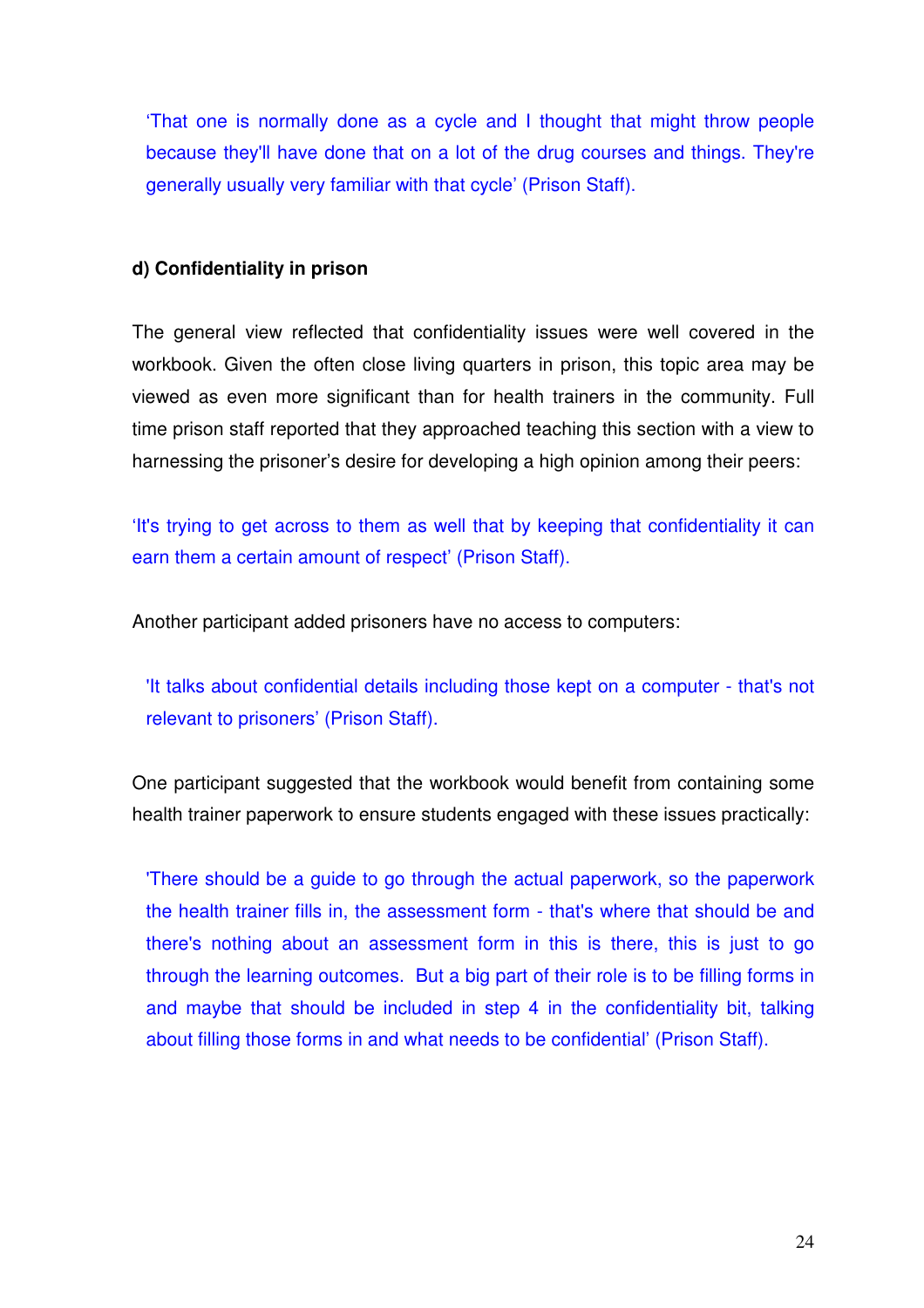#### **3.3.3 Wider Implications**

However, in conclusion, prison staff also reflected that the initiative was about more than qualifications and employment:

'They're thinking from a criminal justice point of view is 'We want these guys with jobs' and that's their driver. Where actually what I'm looking at is trying to get these people thinking about looking after themselves, so they're slightly different things. What you really want to do is gear them up (if that's the right phrase) for coping with them selves' (Prison Staff).

'This course increases the capacity for prisoners to gain knowledge. Improving their health while they're in prison is fine, but it also has a knock-on effect on release on their families and the wider community' (Prison Staff).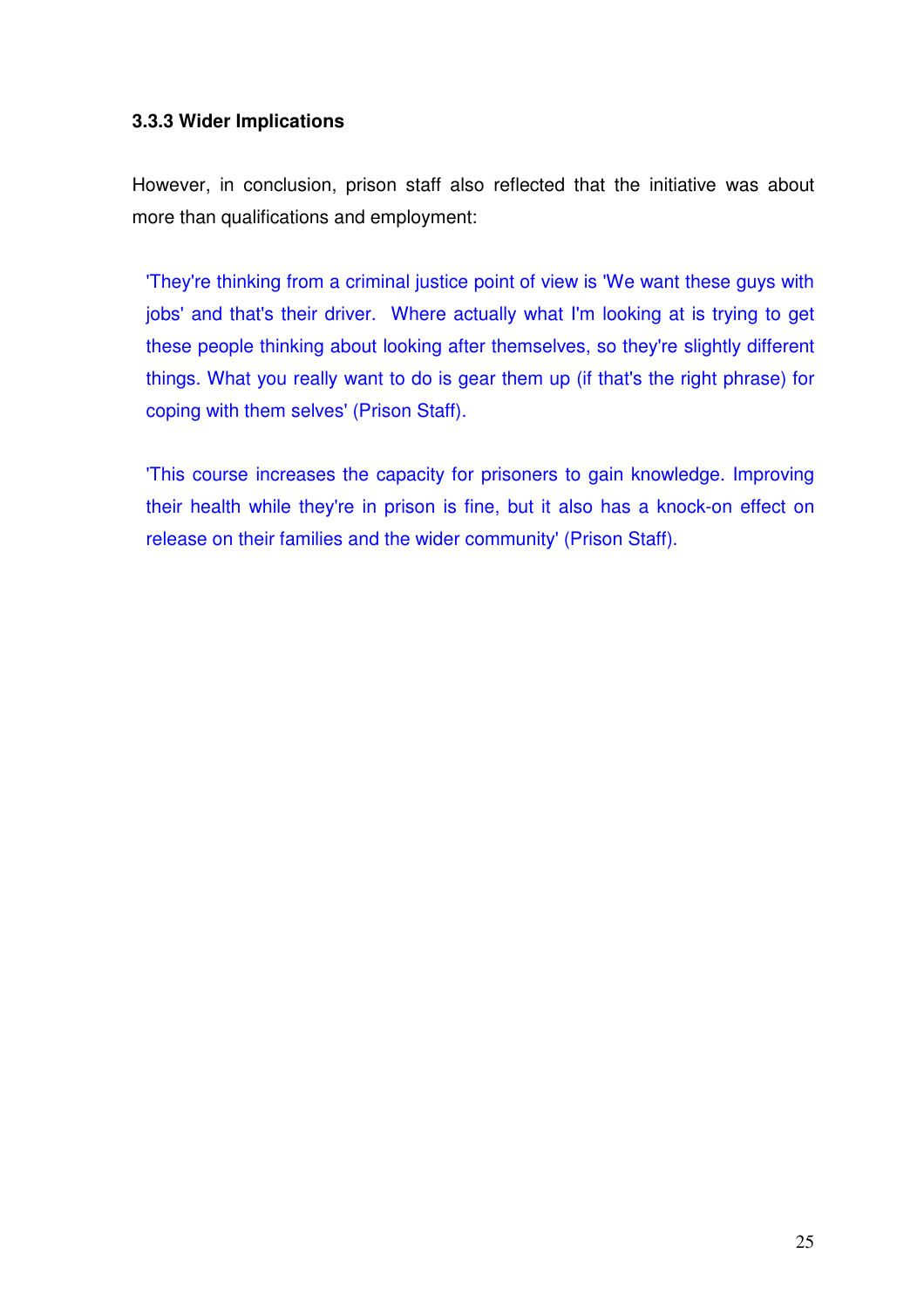#### **SECTION 4: Recommendations & conclusions:**

All eight interviewees were highly supportive of the RIPH Level 2 workbook and were unanimous in their praise of both the concept and the final draft. Both the idea of using a workbook to deliver the learning, and the structure and graphics used within the workbook were praised. There were certain key issues within the workbook which interviewees felt could be improved upon however. In summary, these were that:

- 'Health Guides' rather than 'Health Trainers' be used in the workbook title, as this was felt to be more appropriate for the level 2 training.
- An introductory chapter, providing information about the HT scheme overall, what a HT actually does, where the RIPH level 2 training sits within the scheme and where the qualification might ultimately lead, could also be added.
- The workbook would benefit from more specific signposting; many found the contents of some sections were not introduced clearly and felt that more direction here would improve the ease with which both student and tutor could be guided through the purposes of the different sections.
- The language used requires further scrutiny, clarification and definition as it was on occasion 'too academic'.
- Although interviewees liked the short 'test your knowledge' techniques at the bottom of certain pages, these should relate more closely to the specific topics being introduced on those pages, which was not always the case.
- HT paperwork could be included in the workbook, to encourage 'practical'' engagement with the role.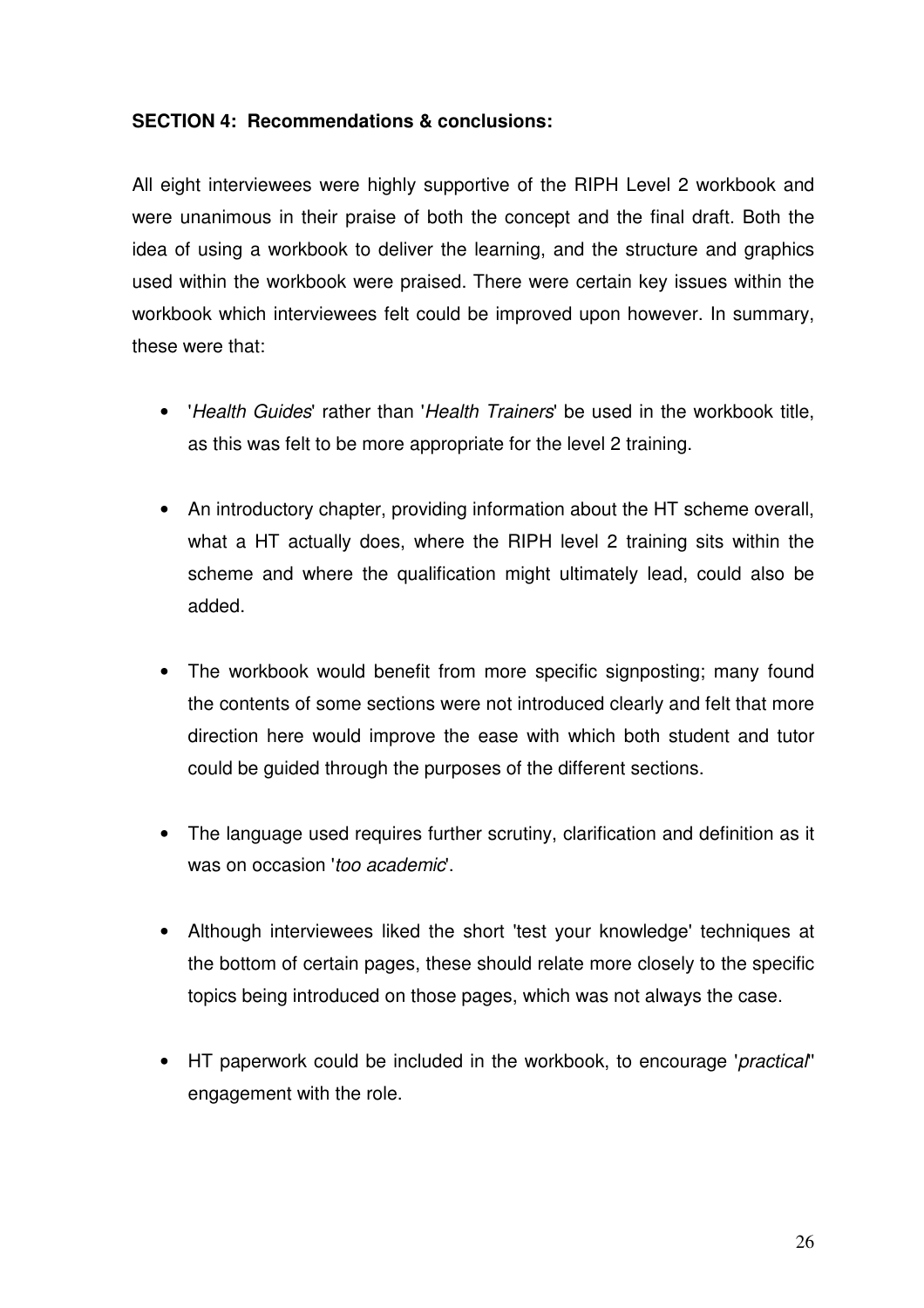In conjunction with their views of the final draft of the RIPH level 2 workbook, all interviewees also provided recommendations based on their experiences of both undertaking and delivering the RIPH trainer training:

- A 'Tutor Pack' and accompanying 'Tool-Kit' is developed to accompany the workbook, which would serve to accommodate the different levels of health awareness and teaching skills amongst staff. This could not only contain additional learning materials (such as newspaper articles, research, health promotion literature, etc.) but also tips and suggestions for 'presenting and handling' specific topics more effectively in class.
- In terms of actually delivering the course in prison, the handbook could also provide a sense of the time each session would take, as the prison day is circumscribed by the prison regime.
- Interviewees also raised the potential for increasing training delivery support mechanisms available in general, alongside the launch of the RIPH level 2 workbook.

Participants reflected also that the health trainer initiative would prove challenging in a prison service setting, particularly with regard to:

- Restricted prisoner movement in some establishments and the ongoing rotation of both prison staff and prisoners.
- Concerns that prisoners would not be in prison long enough for benefits to be reaped by the prisoner population.
- Although the exercises included in the workbook were of a high standard, some where difficult to adapt in prisons, where there are often barriers to accessing health related information and resources.
- Sign posting health services in prison is very different in prison from in the community, a factor that could be better encapsulated in the workbook.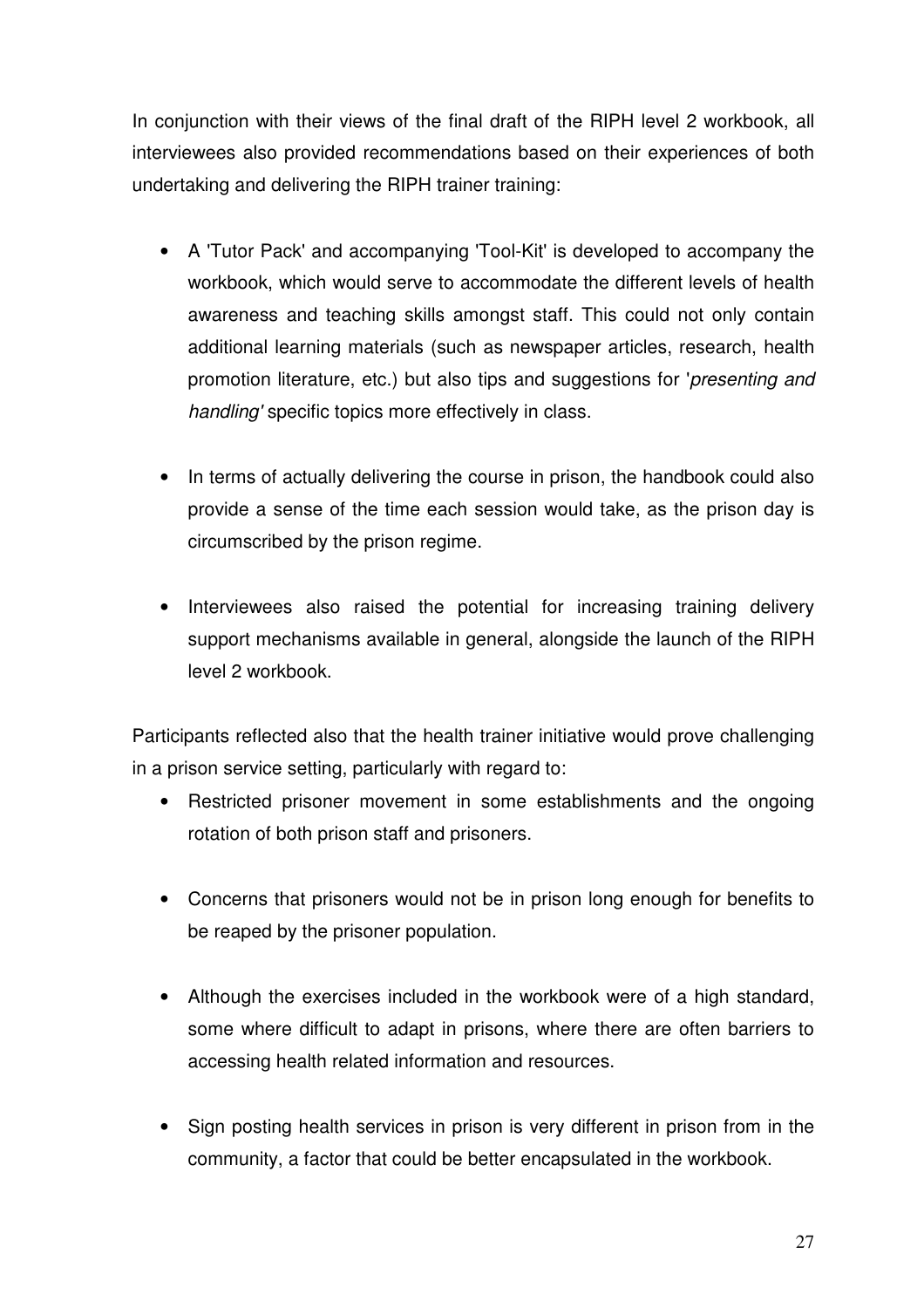- Where prisoners are two to a cell, homework or self-study could prove challenging. One solution suggested was that rather than homework, role play could be employed to ensure students took some ownership of their learning.
- More awareness and consideration of the prison context could be incorporated into the workbook, as this would facilitate more effective learning and information retention for the students e.g. the workbook contains references to information on the World Wide Web - prisoners have no internet access. The provision of additional learning resources (e.g. prison based examples and case studies, newspaper clippings, research articles, etc.), which were not readily available to prisoners, was also recommended.
- Although confidentiality issues were well covered in the workbook, given the often close living quarters in prison, this topic area needs to be viewed as even more significant than for health trainers in the community. Full time prison staff suggested that teaching this section be approached with a view to harnessing the prisoner's desire for developing a high opinion among their peers.

In conclusion, prison staff felt that the HT initiative would be well supported by the student workbook in the prison and probation services. They also felt that this initiative was about more than qualifications and employment; ultimately, they were hopeful that it would not only increase the capacity for prisoners to gain knowledge and improve health status in prison, but also have a beneficial effect on prisoner's families and the wider community upon their release.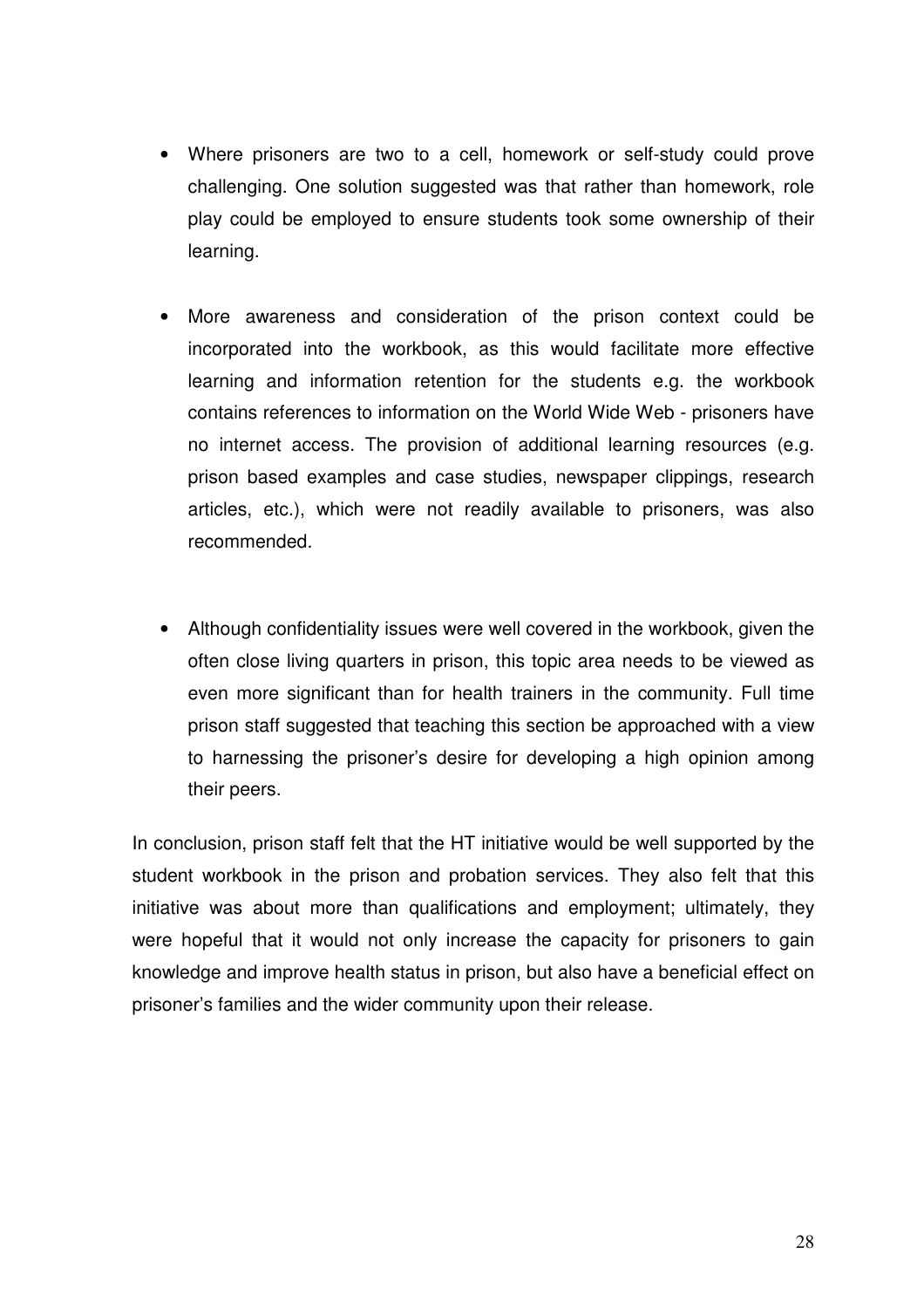#### **References**

Department of Health (2004) Choosing Health: making Healthy Choices Easier. London, Department of Health 2004.

Patton, M. Q. (1990) Qualitative evaluation and research methods (2nd ed.). Newbury Park, CA: Sage.

Valente T. W. (2002) Evaluating Health Promotion Programs, Oxford University Press.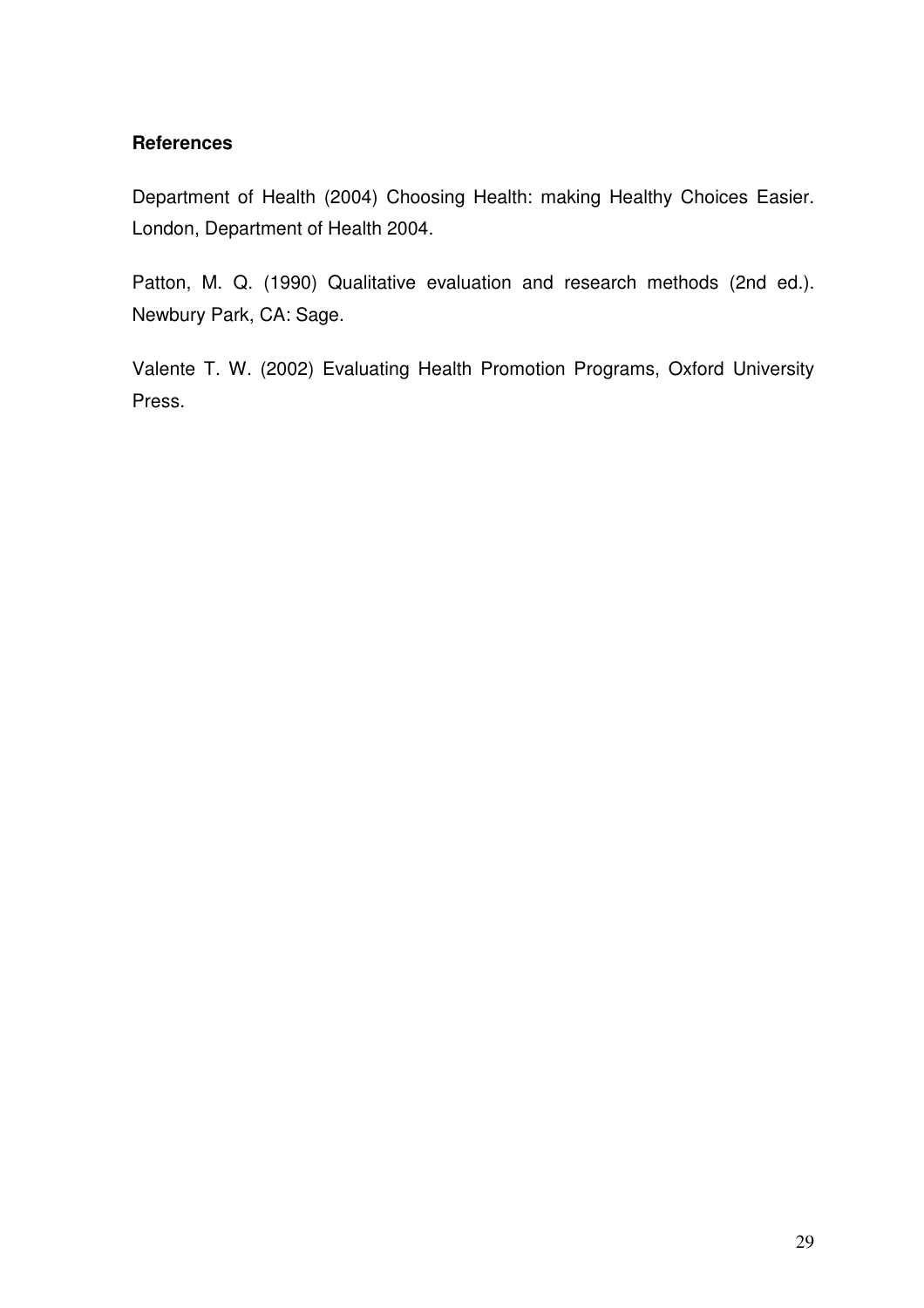#### **Appendix 1: Workbook Summary**

The workbook structure begins with an introduction, 5 key steps and an appendix, across 138 pages. The introduction overviews the RIPH award, entry requirements, the final assessment and potential post course opportunities. The introductory section closes with a self assessment activity designed to be returned to on completion of the workbook and also a 'how to use your book' section.

Each step is introduced with a 'What you will learn' section:

- Step one contains information and activities through which the student understand the benefits of promoting health and wellbeing
- Step two aims to aid the understanding of factors that support and create barriers to health improvement
- Step three aims to explore the theories of the change process
- Step four sets out the ways to handle confidential and sensitive information
- Step five overviews methods of evaluating healthier lifestyle programmes

Each step is punctuated with ' test your knowledge' techniques at the foot of some pages. These are formatted as 'True of False', 'Give Me Five' or 'Fact or Fiction'.

Each step closes using the formatted sequence of:

- Bullet pointed summary of 'what learnt' in the relevant step.
- Mapping of the step's learning outcome to HT National Occupational Standards.
- Test your knowledge page (same format as the final assessment).
- Learning review.
- Correct answers to punctuated test your knowledge questions.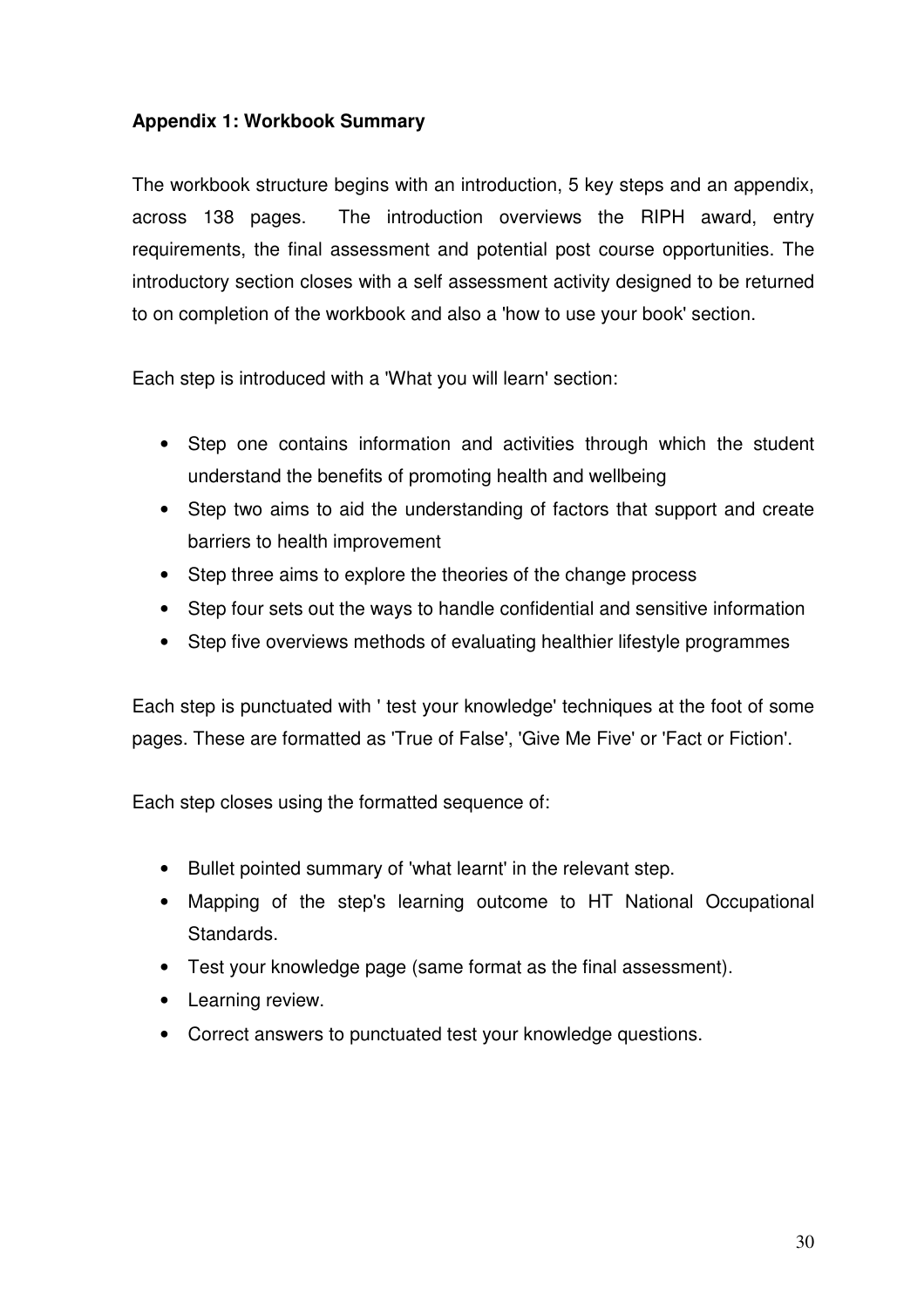#### **APPENDIX 2: Interview Schedule – Workbook Evaluation May 2008**

**Background:** (to begin- overview of evaluation, report, anonymity and permission to record)

- Can you just please give me your role title for the tape?
- Can you just tell me a little bit about your professional background in terms of knowledge around health?
- What / when did you first hear about this HT initiative? What were your thoughts on the idea in prisons?
- Can you please outline your involvement with the RIPH health trainers initiative? (Have you been on 2 day RIPH train the trainer's course? When? What was it like? Was it tailored to working in prisons?)
- Did you leave the training session feeling confident enough to provide training to others?
- Have you provided training to others? If so, when, how many, how did it go?

#### **The work book generally:**

• Can you tell me what your first impressions are/were about providing a workbook to support the teaching of this course to prisoners?

#### **The workbook specifically:**

Can you just take some time and have a more detailed look at the workbook please. Can you tell me what you think about the:

- General layout
- Language used, in terms of your target audience **(Step 3, page 11)**
- Graphics and colour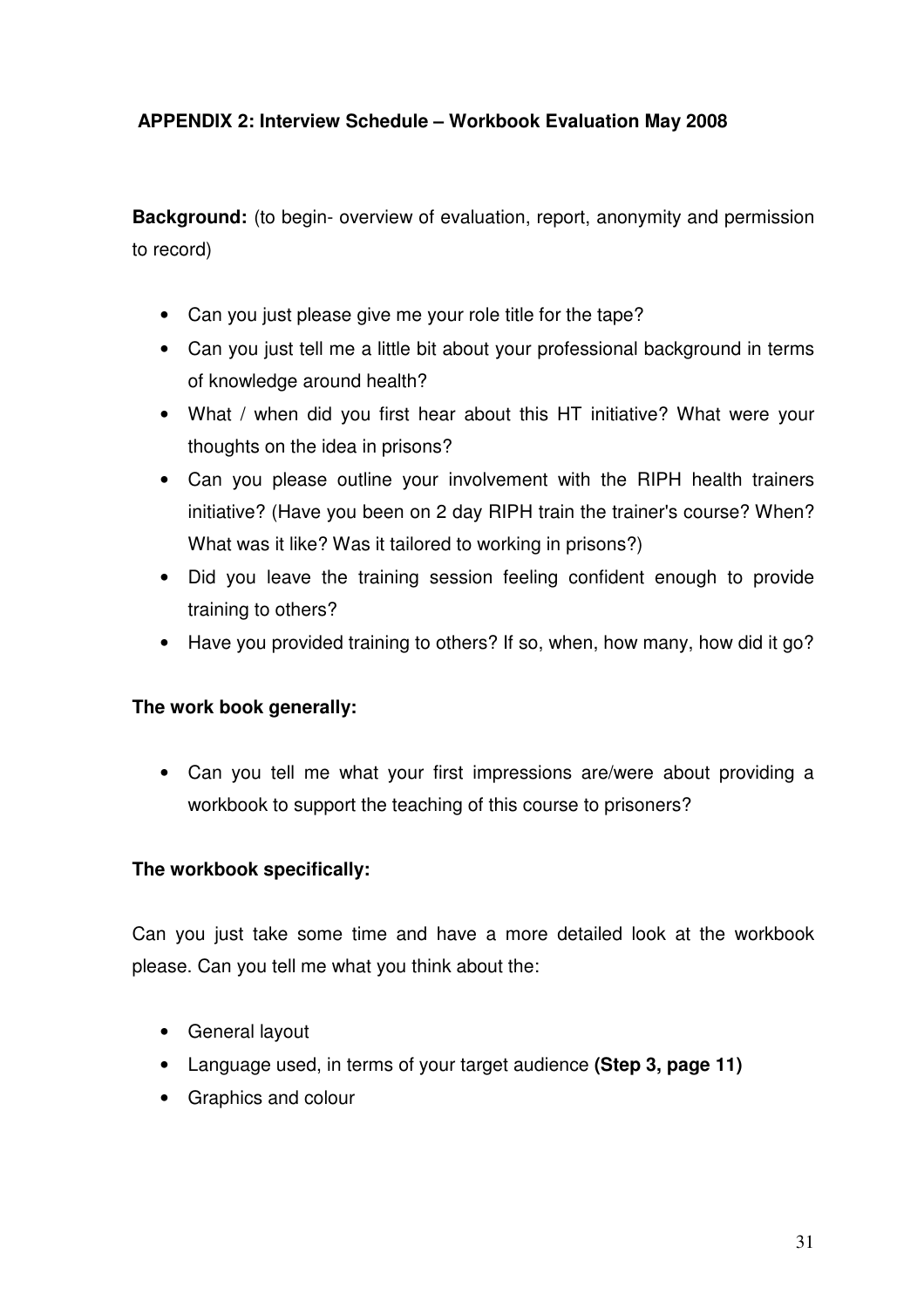#### **The introduction (6-9):**

- Do you feel it provides enough background to the health trainer scheme?
- Do you feel the workbook contextualised/located/sits well within the health trainer training?
- What do you feel students get from the introduction, in terms of the 'progression opportunities' section (**Page 9)**

#### **The learning techniques in each section:**

| • True of false       | Step 1: 14, 16, 18   |
|-----------------------|----------------------|
| • Give me 5 questions | Step 2: 47, 49       |
| • Fact or fiction     | Step 4 and 5: 96, 98 |

#### **Formatted section for each step:**

| • Summary             | Page 62 |
|-----------------------|---------|
| • Test your knowledge | Page 63 |
| • Learning review     | Page 64 |
| • Answers             | Page 65 |

#### **Information provided**

- Do you feel the workbook includes the information you need?
- Is it pitched at the audience you work with?
- Do you think there is a 'shift' in language and complexity between Step 3 and 4? **(Compare 53, 54 and 77, 79, 81)**
- Would a short introduction to each theory/ model be beneficial?

#### **Facilitating workbook activities**

• Do you feel there are any restrictions on the resource material you can use to work through these activities? **(Page 49)**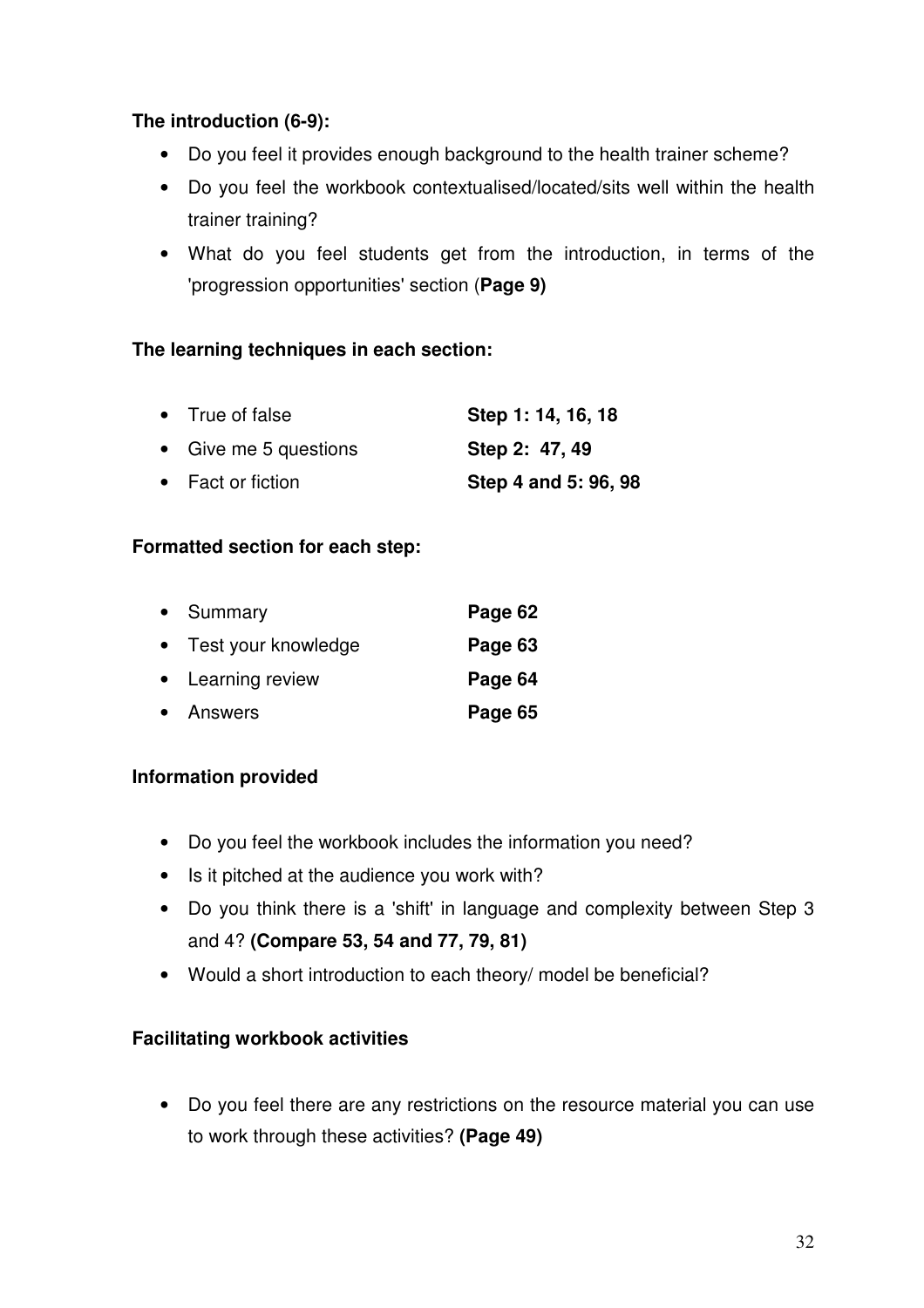- Do you feel confident to facilitate group discussion exercises? **(Page 49 and 61)**
- Would a teaching/ tutor guide with resources be useful for you?

#### **Appropriateness of workbook in prison:**

- Do you feel this workbook is adaptable/ appropriate for the prison environment?
- Do you think there are any specific examples of how the content/ exercises could be adapted to the prison regime?
- Are there any particular restrictions that you would experience in delivering these sessions to prisoners (lock down, category of prison, room bookings?)
- Do you think practical issues in prison will be a barrier to this workbook successfully? (no web access/ offenders restricted access to gym etc).
- Can you suggest any ways in which the work book structure could be adapted to facilitate these issues (e.g. could sections be shorter to ensure that appropriate 'breaks in learning session availability' could be accommodated)?

**Interviewing for health skills** (time management, listening skills, interview techniques, confidentiality and data protection act)

- Do you feel this section covers these skills fully enough for your student group? **(Page 54-69)**
- Do you feel there any confidentiality issues that are intensified in prison that need to be covered here?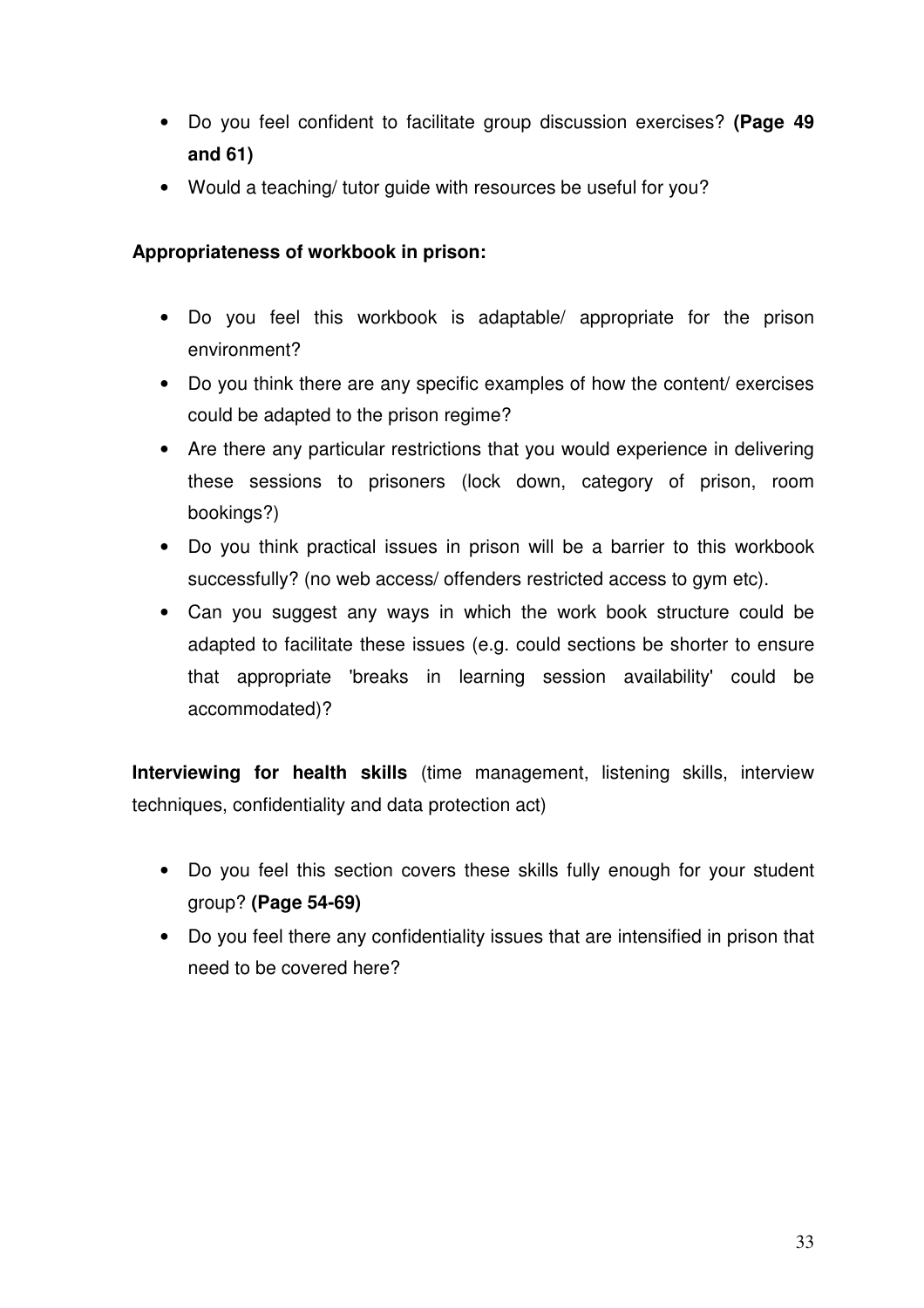#### **Assessment**

- Do you feel the work book contains enough information regarding the formal assessment the individuals will be doing later
- Do you feel that the relevance of evaluation for the health trainer role is covered in enough detail? **(Page 106**)

#### **To close:**

Do you feel that promoting and supporting the health trainer training would be beneficial to the whole of the prison population? If so, how?